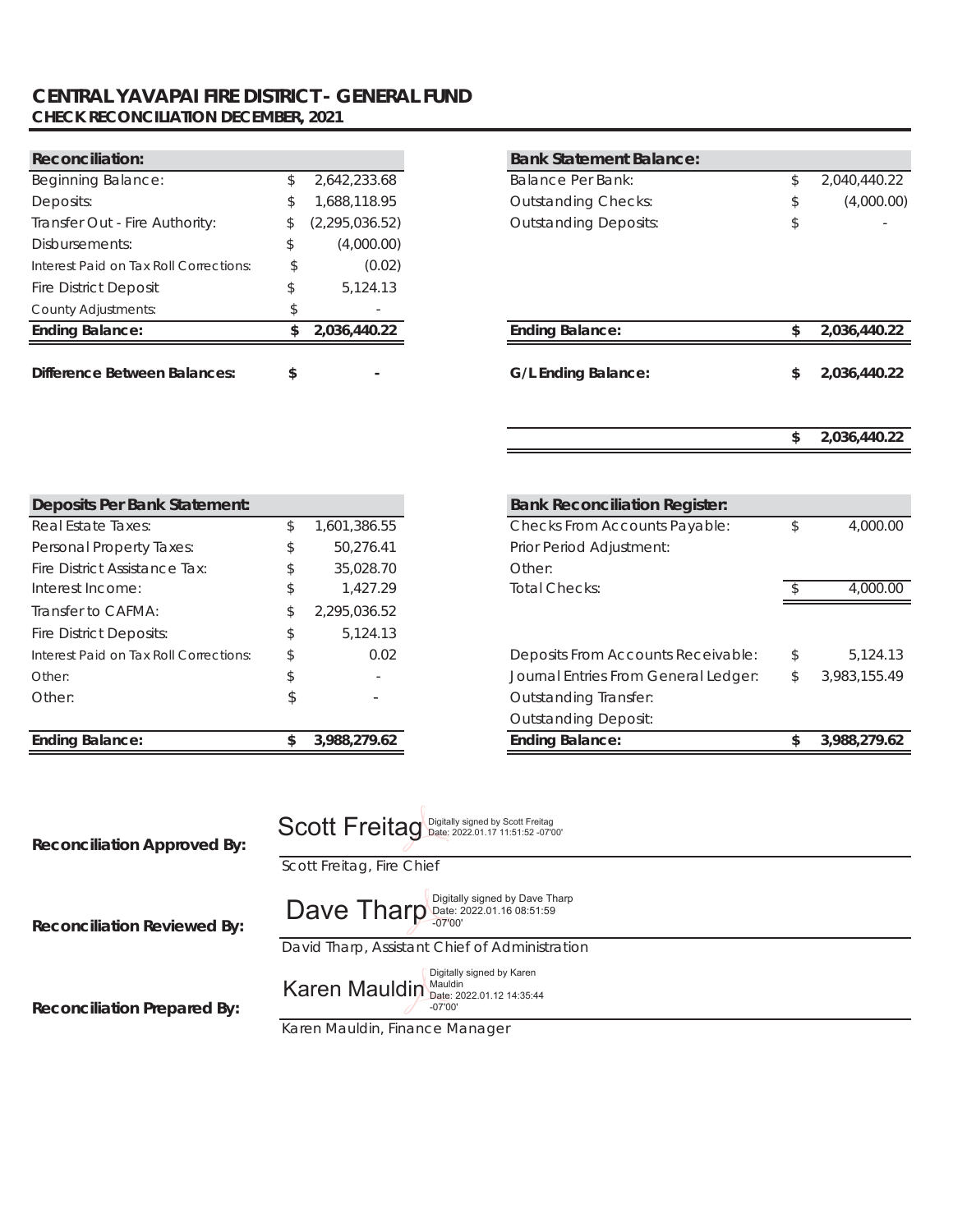#### **CENTRAL YAVAPAI FIRE DISTRICT**

#### **General Fund Tax Collection Information**

|                   | FY 16-17     | FY 17-18     | FY 18-19     | FY 19-20     | FY 20-21     | FY 21-22     |
|-------------------|--------------|--------------|--------------|--------------|--------------|--------------|
| <b>Total Levy</b> | \$14,116,233 | \$16,282,904 | \$16,529,780 | \$17,960,663 | \$19,423,017 | \$21,044,253 |
| Month             | Collected    | Collected    | Collected    | Collected    | Collected    | Collected    |
| July              | \$50,468     | \$47,993     | \$48,809     | \$53,398     | \$113,844    | \$91,719     |
| $\%$              | 0.358%       | 0.295%       | 0.295%       | 0.297%       | 0.586%       | 0.436%       |
| % To Date         | 0.3575%      | 0.2947%      | 0.2953%      | 0.2973%      | 0.5861%      | 0.4358%      |
| August            | \$26,519     | \$25,442     | \$29,028     | \$18,645     | \$21,440     | \$30,145     |
| $\%$              | 0.188%       | 0.156%       | 0.176%       | 0.104%       | 0.110%       | 0.143%       |
| % To Date         | 0.5454%      | 0.4510%      | 0.4709%      | 0.4011%      | 0.6965%      | 0.5791%      |
| September         | \$789,429    | \$768,730    | \$136,335    | \$151,569    | \$38,040     | \$272,297    |
| %                 | 5.592%       | 4.721%       | 0.825%       | 0.844%       | 0.196%       | 1.294%       |
| % To Date         | 6.1377%      | 5.1721%      | 1.2957%      | 1.2450%      | 0.8924%      | 1.8730%      |
| October           | \$3,589,494  | \$6,179,209  | \$6,735,649  | \$7,842,869  | \$7,733,468  | \$8,922,036  |
| %                 | 25.428%      | 37.949%      | 40.749%      | 43.667%      | 39.816%      | 42.397%      |
| % To Date         | 31.5659%     | 43.1211%     | 42.0442%     | 44.9119%     | 40.7084%     | 44.2696%     |
| November          | \$3,154,358  | \$1,286,322  | \$2,208,068  | \$1,675,932  | \$2,373,821  | \$2,237,664  |
| %                 | 22.346%      | 7.900%       | 13.358%      | 9.331%       | 12.222%      | 10.633%      |
| % To Date         | 53.9115%     | 51.0210%     | 55.4024%     | 54.2431%     | 52.9301%     | 54.9027%     |
| December          | \$896,697    | \$987,194    | \$1,064,960  | \$1,336,392  | \$1,753,590  | \$1,651,663  |
| %                 | 6.3522%      | 6.0628%      | 6.4427%      | 7.4407%      | 9.0284%      | 7.8485%      |
| % To Date         | 60.2637%     | 57.0837%     | 61.8450%     | 61.6837%     | 61.9585%     | 62.7512%     |
| January           | \$368,574    | \$609,745    | \$416,757    | \$428,512    | \$450,460    | \$0          |
| %                 | 2.6110%      | 3.7447%      | 2.5212%      | 2.3858%      | 2.3192%      | 0.0000%      |
| % To Date         | 62.8747%     | 60.8284%     | 64.3663%     | 64.0696%     | 64.2777%     | 62.7512%     |
| February          | \$394,891    | \$350,747    | \$328,790    | \$452,992    | \$306,355    | \$0          |
| %                 | 2.7974%      | 2.1541%      | 1.9891%      | 2.5221%      | 1.5773%      | 0.0000%      |
| % To Date         | 65.6721%     | 62.9825%     | 66.3554%     | 66.5917%     | 65.8550%     | 62.7512%     |
| March             | \$606,436    | \$629,128    | \$657,391    | \$623,229    | \$520,420    | \$0          |
| %                 | 4.2960%      | 3.8637%      | 3.9770%      | 3.4700%      | 2.6794%      | 0.0000%      |
| % To Date         | 69.9681%     | 66.8462%     | 70.3324%     | 70.0617%     | 68.5344%     | 62.7512%     |
| April             | \$3,343,070  | \$3,414,235  | \$3,987,889  | \$4,164,352  | \$4,734,267  | \$0          |
| %                 | 23.6824%     | 20.9682%     | 24.1255%     | 23.1860%     | 24.3745%     | 0.0000%      |
| % To Date         | 93.6506%     | 87.8145%     | 94.4579%     | 93.2476%     | 92.9089%     | 62.7512%     |
| May               | \$678,353    | \$813,680    | \$695,530    | \$837,799    | \$840,183    | \$0          |
| %                 | 4.8055%      | 4.9971%      | 4.2077%      | 4.6646%      | 4.3257%      | 0.0000%      |
| % To Date         | 98.4561%     | 92.8116%     | 98.6656%     | 97.9123%     | 97.2346%     | 62.7512%     |
| June              | \$183,806    | \$187,184    | \$220,679    | \$201,547    | \$325,848    | \$0          |
| %                 | 1.3021%      | 1.1496%      | 1.3350%      | 1.1222%      | 1.6776%      | 0.0000%      |
| % To Date         | 99.7582%     | 93.9612%     | 100.0006%    | 99.0344%     | 98.9122%     | 62.7512%     |
| <b>TOTALS</b>     | \$14,082,095 | \$15,299,608 | \$16,529,886 | \$17,787,237 | \$19,211,735 | \$13,205,523 |
| Delinquency       | 0.2418%      | 6.0388%      | $-0.0006%$   | 0.9656%      | 1.0878%      | 37.2488%     |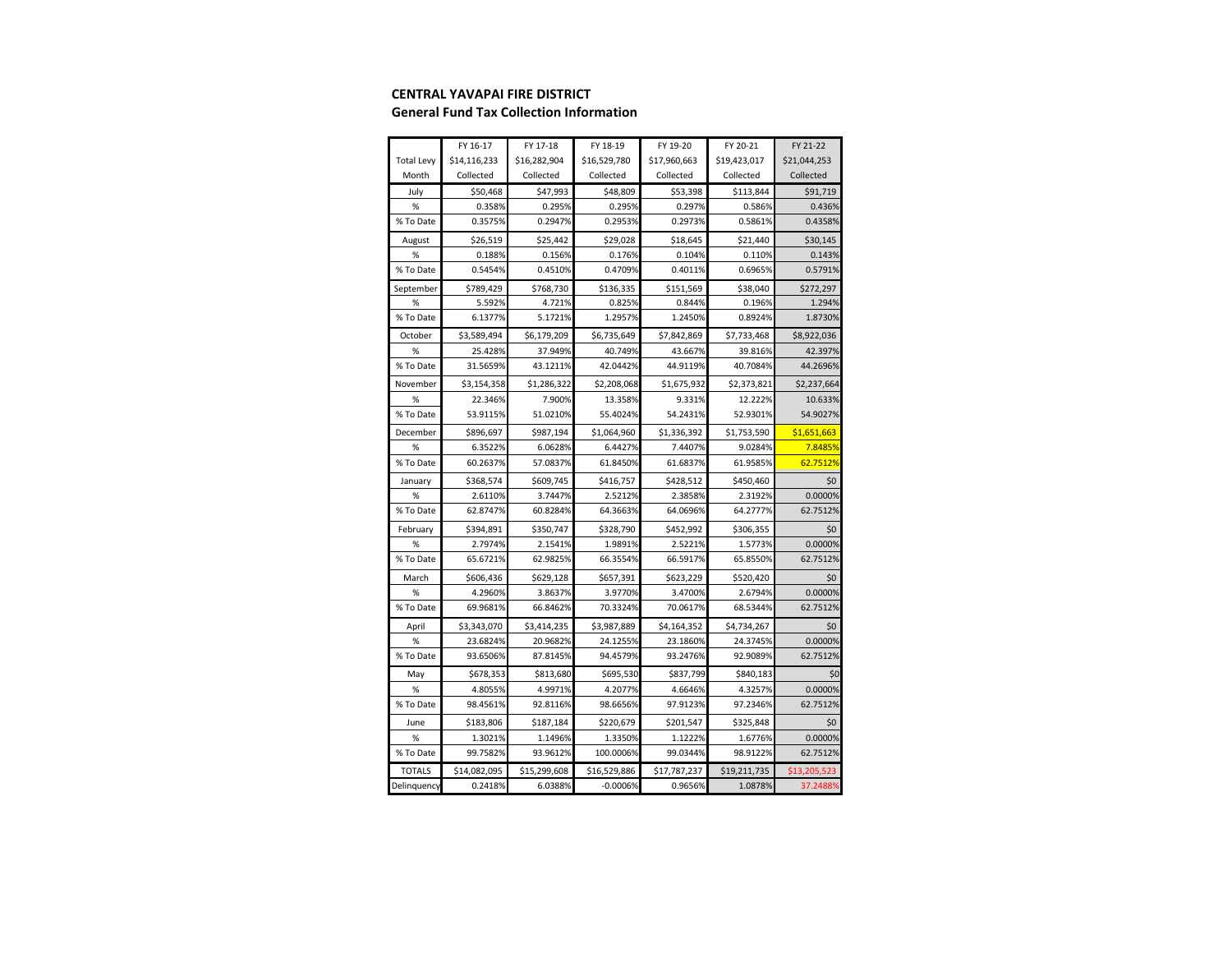#### **CENTRAL YAVAPAI FIRE DISTRICT**

#### **FDAT Collection Information**

|                   | FY 16-17   | FY 17-18  | FY 18-19    | FY 19-20      | FY 20-21  | FY 21-22  |
|-------------------|------------|-----------|-------------|---------------|-----------|-----------|
| <b>Total Levy</b> | \$313,900  | \$333,290 | \$333,290   | \$366,547     | \$400,000 | \$400,000 |
| Month             | Collected  | Collected | Collected   | Collected     | Collected | Collected |
| July              | \$1,423    | \$1,630   | \$1,238     | \$1,475       | \$2,769   | \$1,871   |
| %                 | 0.453%     | 0.489%    | 0.371%      | 0.403%        | 0.692%    | 0.468%    |
| % To Date         | 0.4533%    | 0.4890%   | 0.3715%     | 0.4025%       | 0.6923%   | 0.4677%   |
| August            | \$661      | \$534     | \$707       | \$1,109       | \$662     | \$1,498   |
| %                 | 0.211%     | 0.160%    | 0.212%      | 0.303%        | 0.166%    | 0.375%    |
| % To Date         | 0.6638%    | 0.6491%   | 0.5835%     | 0.7050%       | 0.8579%   | 0.8422%   |
| September         | \$8,777    | \$12,654  | \$3,182     | \$7,941       | \$879     | \$4,669   |
| %                 | 2.796%     | 3.797%    | 0.955%      | 2.166%        | 0.220%    | 1.167%    |
| % To Date         | 3.4600%    | 4.4456%   | 1.5383%     | 2.8713%       | 1.0777%   | 2.0095%   |
| October           | \$86,411   | \$93,081  | \$139,813   | \$459,768     | \$160,480 | \$159,909 |
| %                 | 27.528%    | 27.928%   | 41.949%     | 125.432%      | 40.120%   | 39.977%   |
| % To Date         | 30.9882%   | 32.3735%  | 43.4876%    | 128.3035%     | 41.1979%  | 41.9866%  |
| November          | \$75,219   | \$74,651  | \$59,861    | \$128,454     | \$48,339  | \$52,249  |
| %                 | 23.9628%   | 22.3983%  | 17.9606%    | 35.0443%      | 12.0848%  | 13.0622%  |
| % To Date         | 54.9510%   | 54.7717%  | 61.4482%    | 163.3478%     | 53.2826%  | 55.0488%  |
| December          | \$24,923   | \$21,663  | \$25,413    | ( \$344, 794] | \$39,219  | \$35,029  |
| %                 | 7.9398%    | 6.4997%   | 7.6250%     | -94.0656%     | 9.8048%   | 8.7572%   |
| % To Date         | 62.8908%   | 61.2715%  | 69.0732%    | 69.2822%      | 63.0874%  | 63.8060%  |
| January           | \$11,762   | \$11,312  | \$11,149    | \$11,446      | \$12,625  | \$0       |
| %                 | 3.7471%    | 3.3939%   | 3.3450%     | 3.1227%       | 3.1562%   | 0.0000%   |
| % To Date         | 66.6378%   | 64.6654%  | 72.4183%    | 72.4049%      | 66.2436%  | 63.8060%  |
| February          | \$8,291    | \$8,056   | \$7,409     | \$10,419      | \$6,657   | \$0       |
| %                 | 2.641%     | 2.417%    | 2.223%      | 2.842%        | 1.664%    | 0.000%    |
| % To Date         | 69.2790%   | 67.0825%  | 74.6413%    | 75.2473%      | 67.9079%  | 63.8060%  |
| March             | \$12,638   | \$12,174  | \$13,713    | \$13,361      | \$10,897  | \$0       |
| %                 | 4.0261%    | 3.6528%   | 4.1143%     | 3.6452%       | 2.7242%   | 0.0000%   |
| % To Date         | 73.3051%   | 70.7354%  | 78.7556%    | 78.8925%      | 70.6320%  | 63.8060%  |
| April             | \$62,586   | \$63,209  | \$79,859    | \$85,315      | \$88,842  | \$0       |
| %                 | 19.9382%   | 18.9651%  | 23.9607%    | 23.2754%      | 22.2104%  | 0.0000%   |
| % To Date         | 93.2433%   | 89.7005%  | 102.7163%   | 102.1679%     | 92.8424%  | 63.8060%  |
| May               | \$23,662   | \$23,731  | \$18,881    | \$21,832      | \$19,620  | \$0       |
| %                 | 7.5381%    | 7.1201%   | 5.6650%     | 5.9561%       | 4.9050%   | 0.0000%   |
| % To Date         | 100.7814%  | 96.8206%  | 108.3813%   | 108.1240%     | 97.7475%  | 63.8060%  |
| June              | \$4,682    | \$5,094   | \$5,726     | \$4,474       | \$6,987   | \$0       |
| %                 | 1.4916%    | 1.5285%   | 1.7181%     | 1.2206%       | 1.7468%   | 0.0000%   |
| % To Date         | 102.2729%  | 98.3491%  | 110.0994%   | 109.3446%     | 99.4943%  | 63.8060%  |
| <b>TOTALS</b>     | \$321,035  | \$327,788 | \$366,950   | \$400,799     | \$397,977 | \$255,224 |
| Delinquency       | $-2.2729%$ | 1.6509%   | $-10.0994%$ | $-9.3446%$    | 0.5057%   | 36.1940%  |
|                   | 100.0000%  | 100.0000% | 100.0000%   | 100.0000%     | 100.0000% | 100.0000% |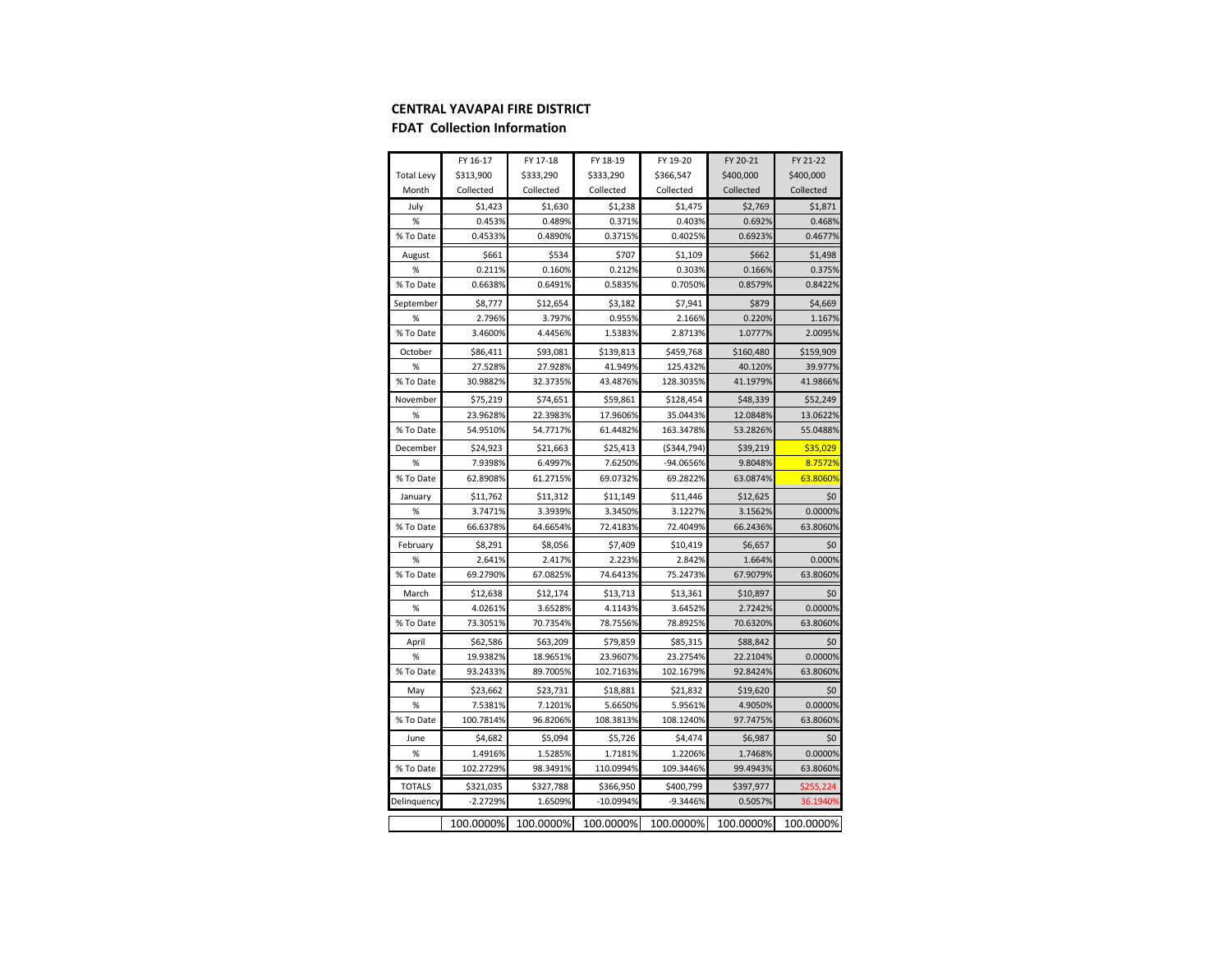

### 2021 - 2022 Cash Flow by Month : DECEMBER

|                                            | <b>ACTUAL</b>            |                |                          |           |                          |                | <b>PROJECTED</b>         |           |              |           |                          |           |
|--------------------------------------------|--------------------------|----------------|--------------------------|-----------|--------------------------|----------------|--------------------------|-----------|--------------|-----------|--------------------------|-----------|
|                                            | July                     | Aug.           | Sept.                    | Oct.      | Nov.                     | Dec.           | Jan.                     | Feb.      | <b>March</b> | April     | May                      | June      |
| <b>Revenues:</b>                           |                          |                |                          |           |                          |                |                          |           |              |           |                          |           |
| <b>Property Taxes</b>                      | 91,719                   | 30,145         | 272,297                  | 8,922,036 | 2,237,664                | 1,651,663      | 1,753,688                | 1,753,688 | 1,753,688    | 1,753,688 | 1,753,688                | 1,753,688 |
| <b>FDAT</b>                                | 1,871                    | 1,498          | 4,669                    | 159,909   | 52,249                   | 35,029         | 33,333                   | 33,333    | 33,333       | 33,333    | 33,333                   | 33,333    |
| Fee for Service                            | 8,985                    | 5,124          | 5,124                    | 5,124     | 5,124                    | 5,124          | 4,639                    | 4,639     | 4,639        | 4,639     | 4,639                    | 4,639     |
| Interest Income                            | 240                      | 388            | 218                      |           | $\overline{\phantom{a}}$ | 1,427          | $\overline{\phantom{a}}$ |           |              |           |                          |           |
| Grants                                     |                          |                |                          |           |                          |                |                          |           |              |           |                          |           |
| Tax Revenue - Other                        | $\overline{\phantom{a}}$ | 15,652         |                          |           |                          |                |                          |           |              |           |                          |           |
| Misc. Non Levy                             | $\overline{\phantom{a}}$ | $\overline{a}$ | $\overline{\phantom{a}}$ |           |                          | $\overline{a}$ |                          |           |              |           |                          |           |
| <b>RevenueTotals:</b>                      | 102,814                  | 52,807         | 282,308                  | 9,087,069 | 2,295,037                | 1,693,243      | 1,791,660                | 1,791,660 | 1,791,660    | 1,791,660 | 1,791,660                | 1,791,660 |
| <b>Expenditures:</b>                       |                          |                |                          |           |                          |                |                          |           |              |           |                          |           |
| Audit/Accounting,                          |                          |                |                          |           |                          |                |                          |           |              |           |                          |           |
| Election, Legal,                           | 563                      | 266            | $\overline{\phantom{a}}$ | 1,763     |                          | 4,000          | 7,792                    | 7,792     | 7,792        | 7,792     | 7,792                    | 7,792     |
| Fire Board Expenses                        |                          |                |                          |           |                          |                |                          |           |              |           |                          |           |
| Fire Authority Funding                     | 338,827                  | 98,596         | 52,807                   | 282,308   | 9,087,069                | 2,295,037      | 1,647,099                | 1,647,099 | 1,647,099    | 1,647,099 | 1,647,099                | 1,647,099 |
| Miscellaneous                              | 5                        | 33             | 10                       | 1         | 2                        | 0              |                          | (265)     | 46           | 11        | $\overline{\phantom{a}}$ |           |
| <b>ExpenditureTotals:</b>                  | 339,395                  | 98,895         | 52,817                   | 284,072   | 9,087,071                | 2,299,037      | 1,654,890                | 1,654,626 | 1,654,937    | 1,654,901 | 1,654,890                | 1,654,890 |
|                                            |                          |                |                          |           |                          |                |                          |           |              |           |                          |           |
| Monthly Net Cash                           | (236, 581)               | (46,088)       | 229,491                  | 8,802,997 | (6, 792, 035)            | (605, 793)     | 136,770                  | 137,034   | 136,723      | 136,759   | 136,770                  | 136,770   |
| <b>Cumulative Net Cash</b>                 | (236,581)                | (282, 669)     | (53, 178)                | 8,749,820 | 1,957,785                | 1,351,992      | 1,488,762                | 1,625,796 | 1,762,520    | 1,899,279 | 2,036,048                | 2,172,818 |
| <b>Cash Balance</b><br><b>No Carryover</b> |                          |                |                          |           |                          |                |                          |           |              |           |                          |           |
|                                            |                          |                |                          |           |                          |                |                          |           |              |           |                          |           |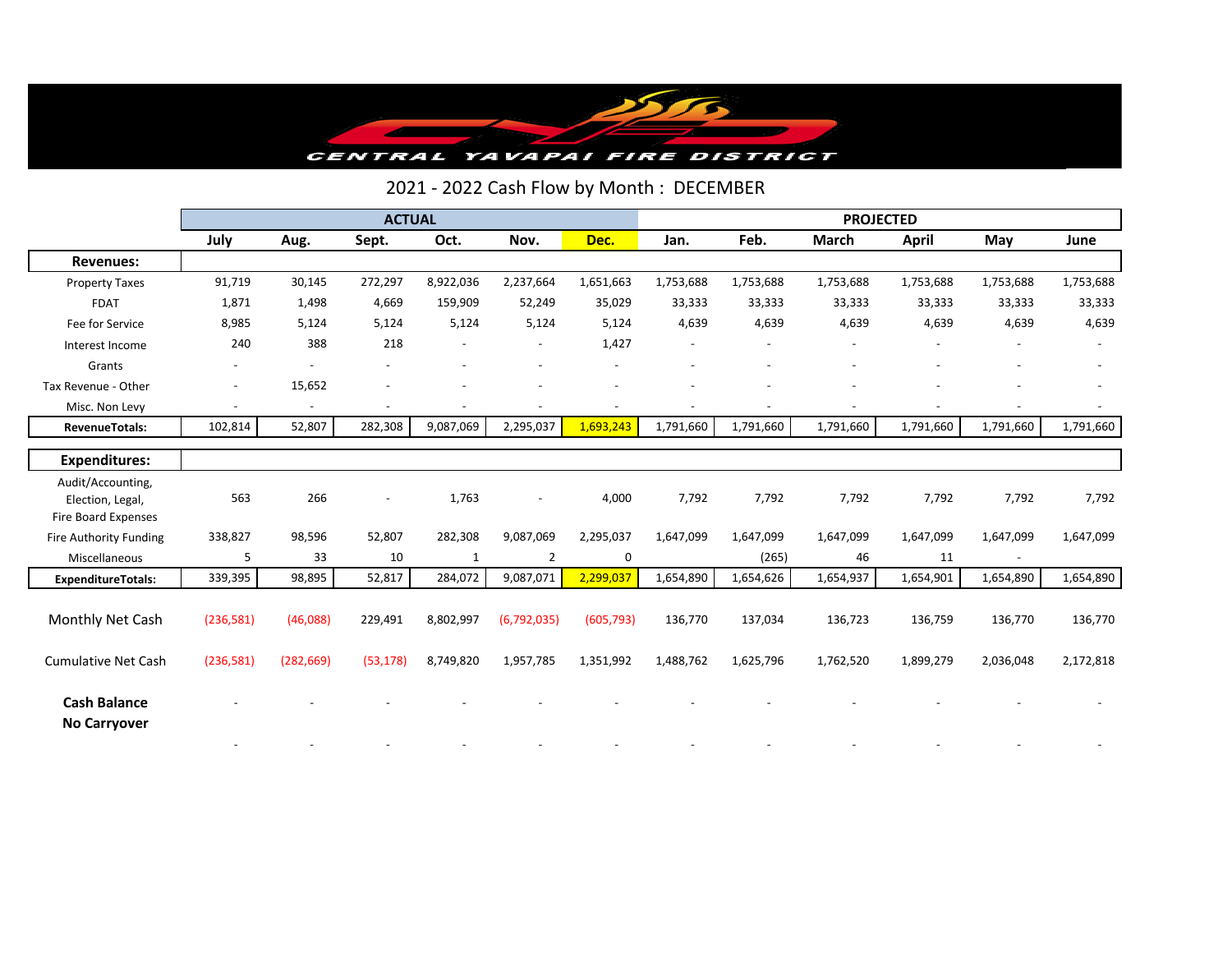### **CENTRAL YAVAPAI FIRE DISTRICT REVENUE GRAPH DATA**

|                          | <b>Revenue</b>  |    | <b>Budget</b> | %      |
|--------------------------|-----------------|----|---------------|--------|
| <b>Real Estate Taxes</b> | \$<br>1,601,387 | \$ | 21,044,253    | 94.58  |
| <b>FDAT</b>              | \$<br>35,029    | \$ | 400,000       | 2.07   |
| <b>UPP Taxes</b>         | \$<br>50,276    | \$ |               | 2.97   |
| <b>Tech Services</b>     | \$<br>5,124     | \$ | 55,668        | 0.30   |
| Interest Income          | \$<br>1,427     | \$ |               | 0.08   |
| Other Income             |                 | \$ |               | 0.00   |
| <b>TOTALS:</b>           | 1,693,243       | S  | 21,499,921    | 100.00 |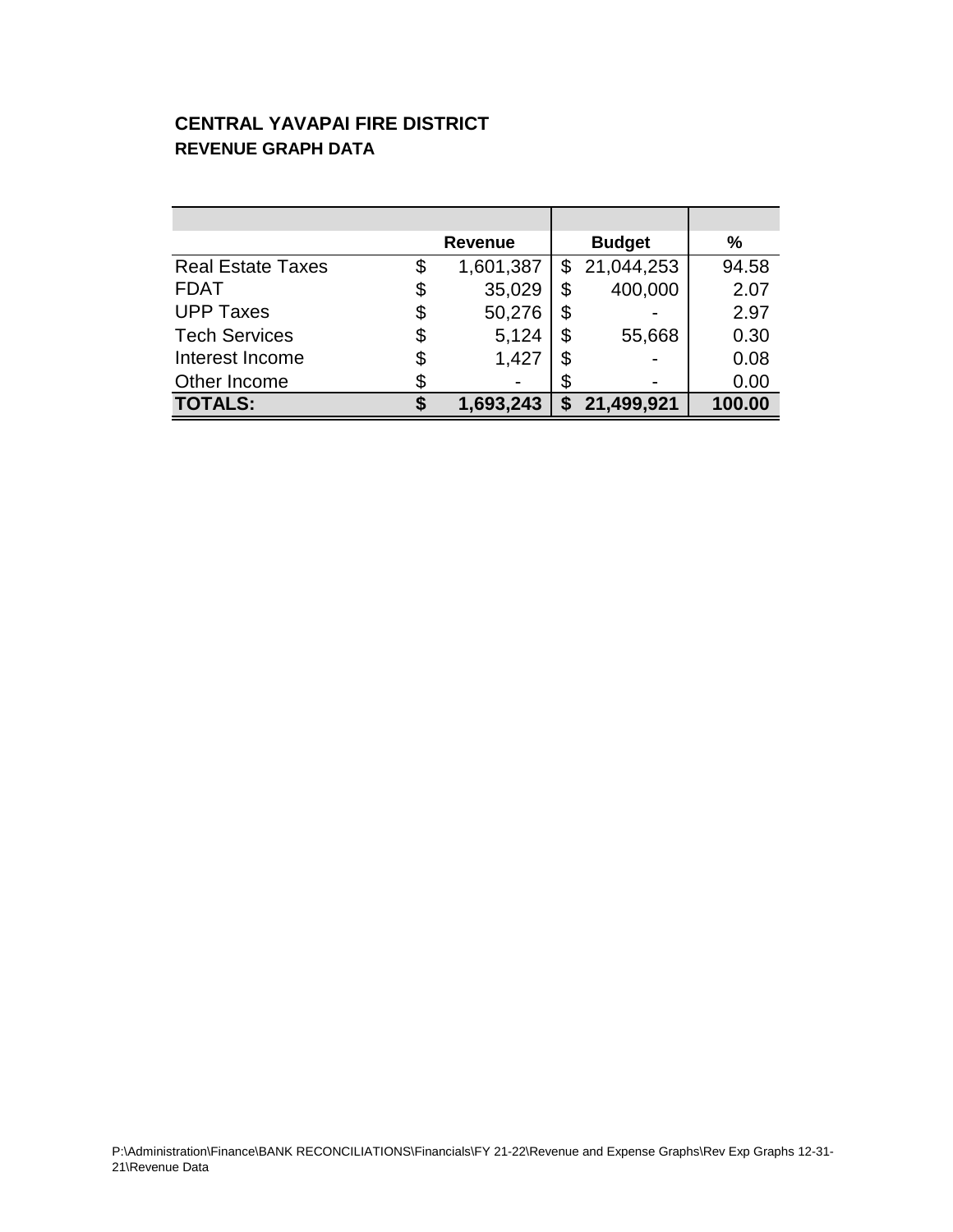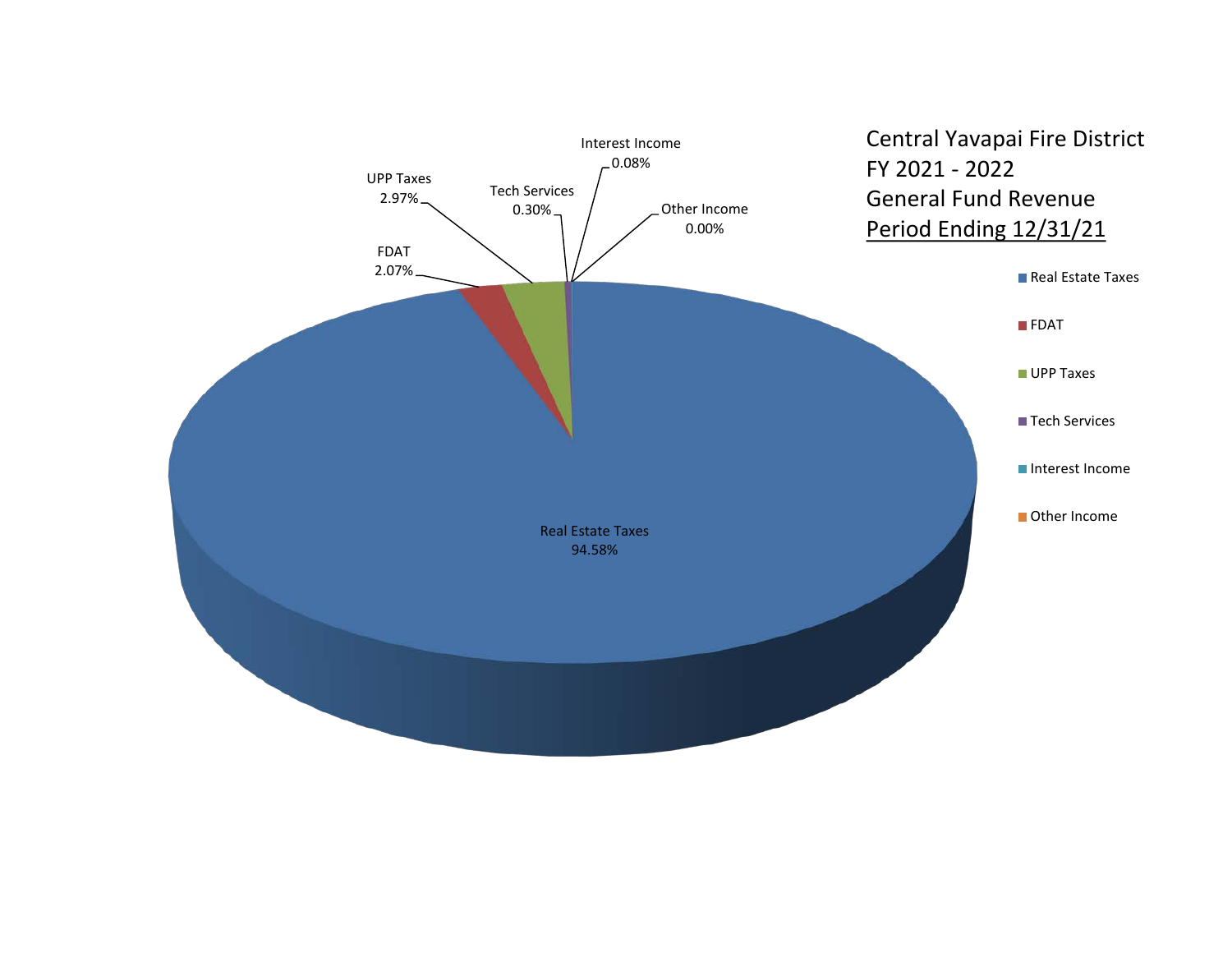### **CENTRAL YAVAPAI FIRE DISTRICT EXPENSE GRAPH DATA**

|                                                                     | <b>Expense</b> | <b>Budget</b>    | $\frac{0}{0}$ |
|---------------------------------------------------------------------|----------------|------------------|---------------|
| Audit/Accounting,<br>Election, Legal,<br><b>Fire Board Expenses</b> | \$4,000        | \$<br>13,500     | 0.17          |
| Contingency                                                         | \$0            | \$<br>20,000     | 0.00          |
| <b>Miscellaneous</b>                                                | \$0            | \$<br>٠          | 0.00          |
| <b>Fire Authority Funding</b>                                       | \$2,295,037    | \$<br>21,466,421 | 99.83         |
| <b>TOTAL:</b>                                                       | \$2,299,037    | \$<br>21,499,921 | 100.00        |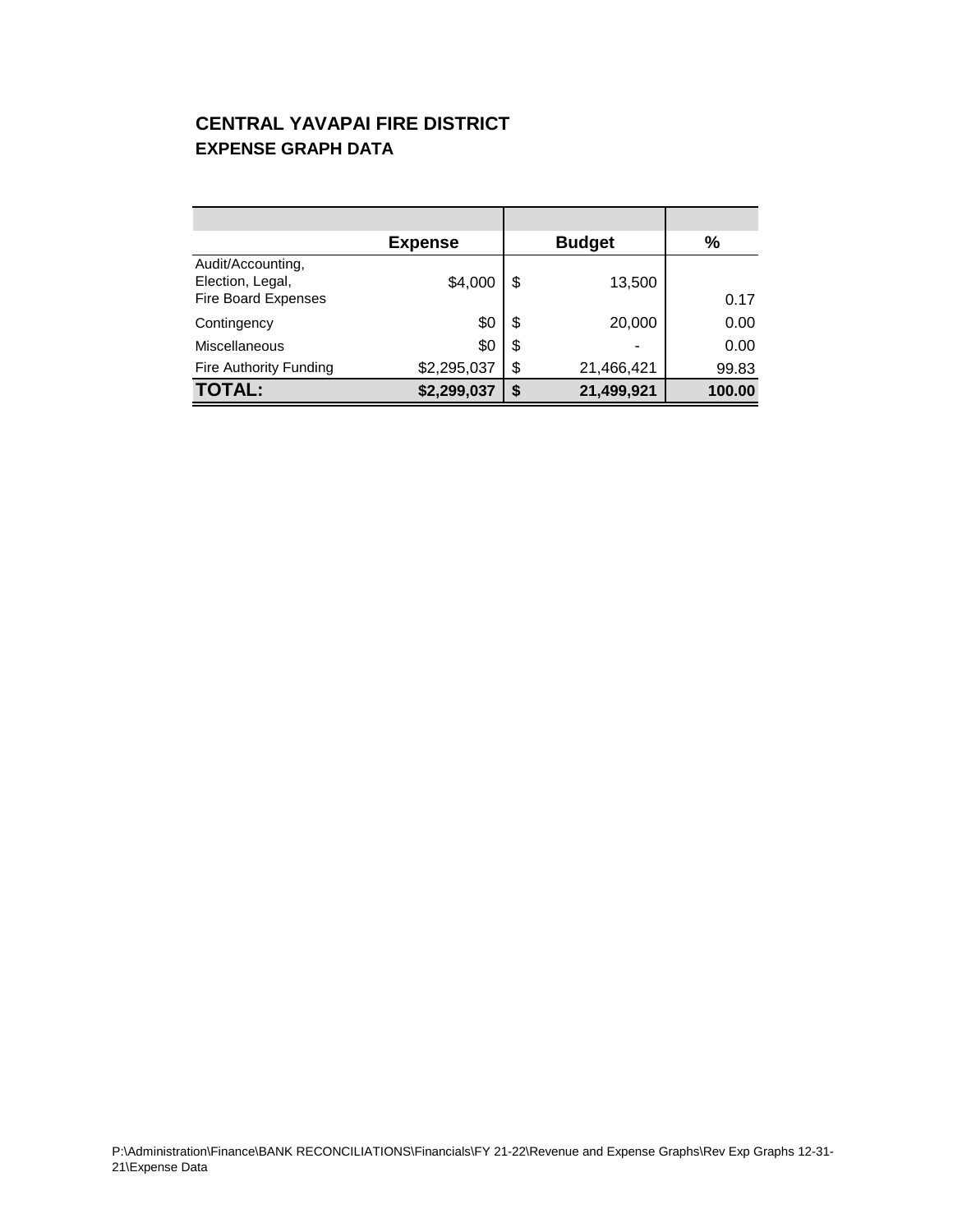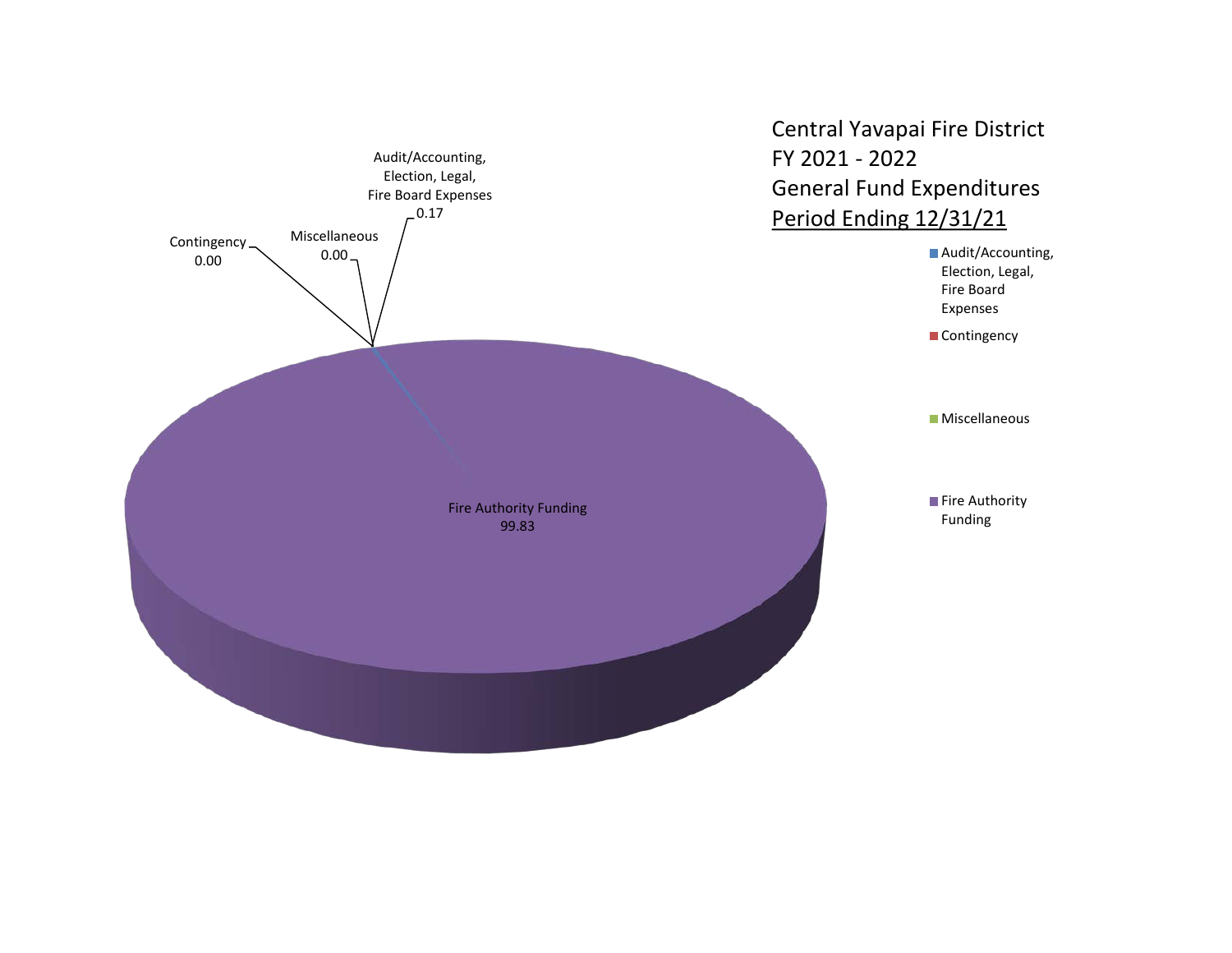### **CENTRAL YAVAPAI FIRE DISTRICT GENERAL FUND - DECEMBER, 2021**

| 1,427.29<br>5,124.13<br>۰ |
|---------------------------|
|                           |
|                           |
|                           |
| 35,028.70                 |
| 50,276.41                 |
| 1,601,386.55              |
|                           |

Transferred to CAFMA:  $\overline{\xi}$ 2,295,036.52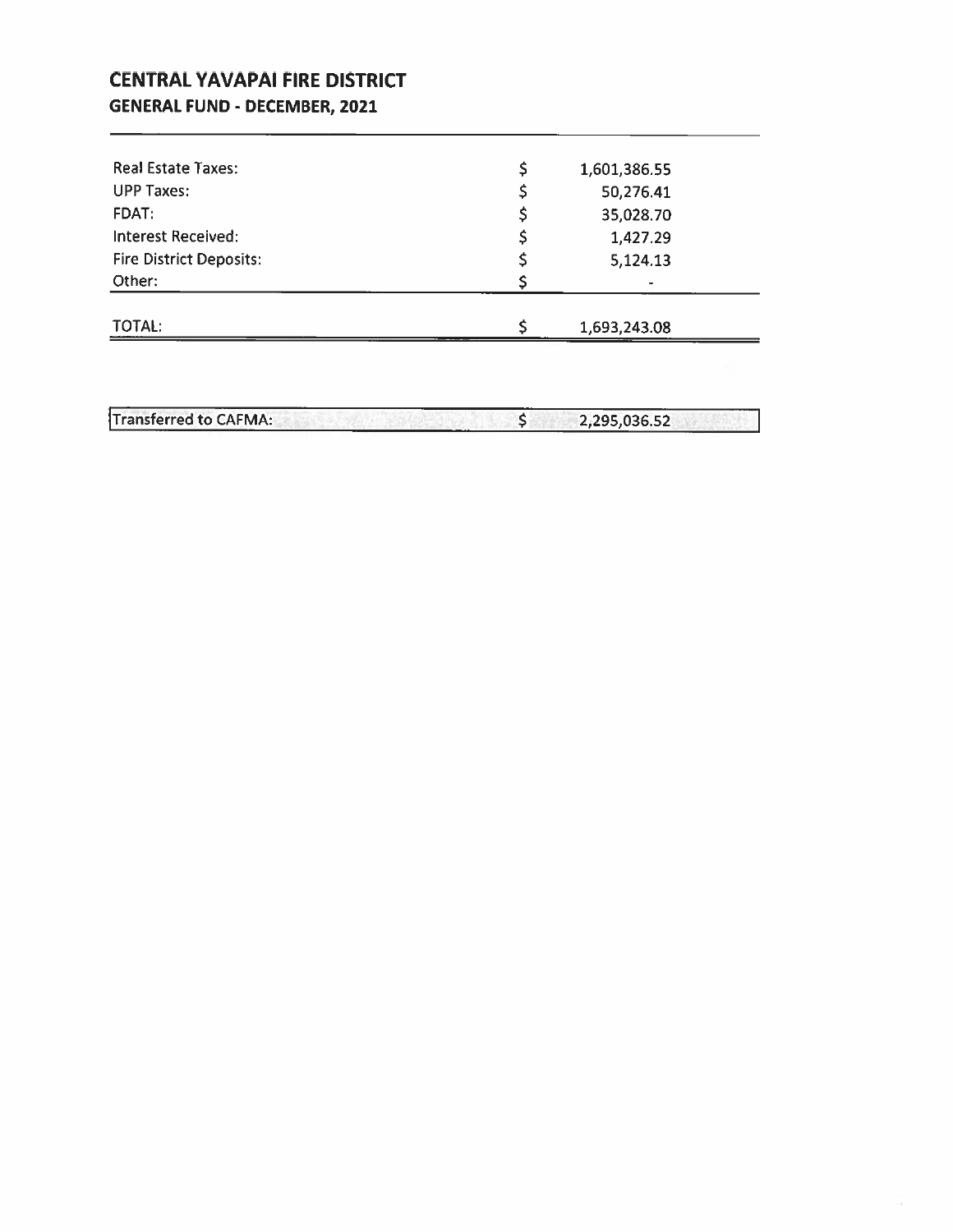

Monthly Statement

Date Range: 12/1/2021 to 12/31/2021

 $\leq$ 

Central Yavapai Fire Dist - General Fund Fund: 6060040000

**8603 E EASTRIDGE RD STE A** PRESCOTT VALLEY, AZ 86314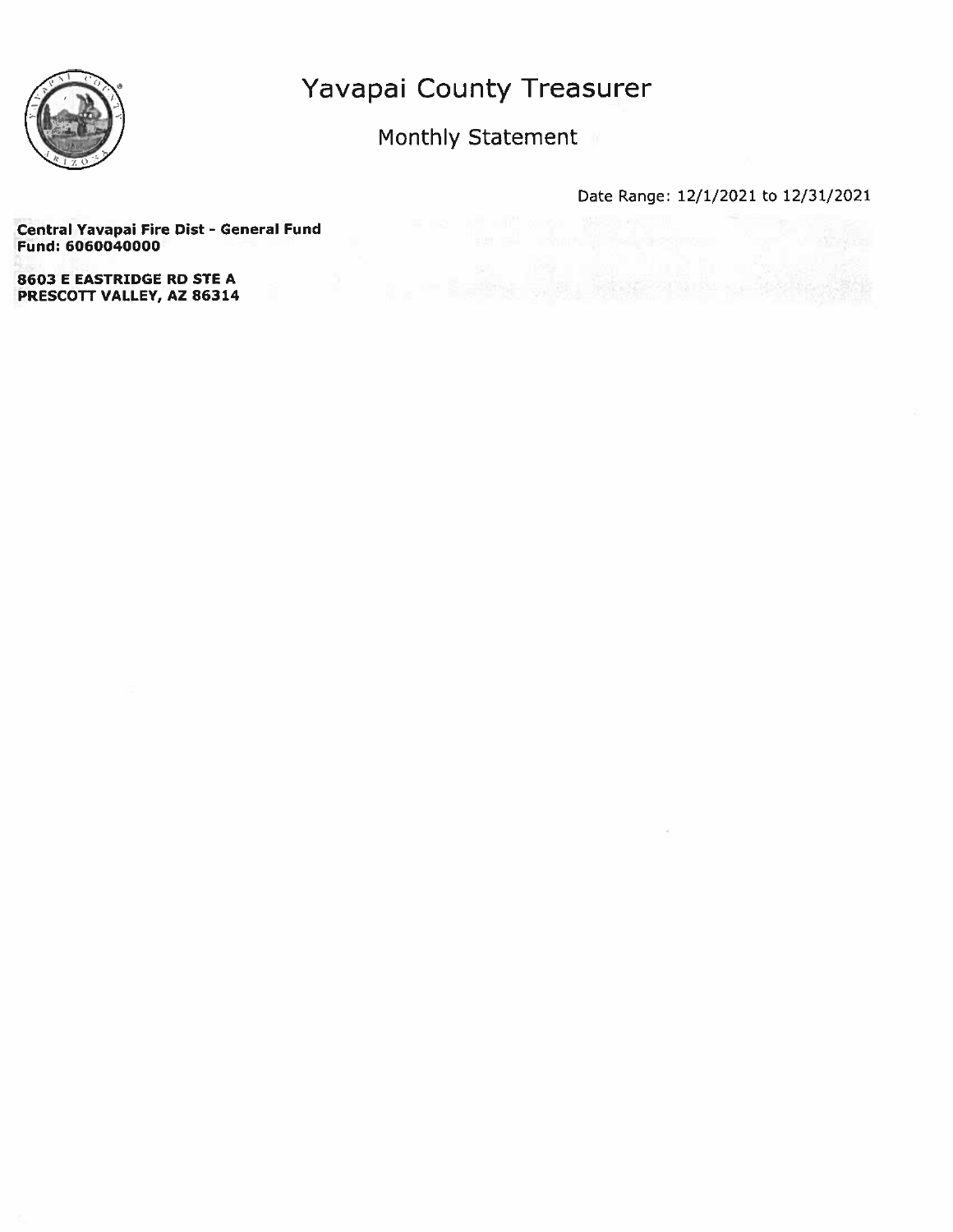

## Monthly Statement

| <b>Account</b> | Period                              | <b>YTD</b>        |                       |              |
|----------------|-------------------------------------|-------------------|-----------------------|--------------|
| 6060040000     | <b>Central Yavapai Fire Dist GF</b> |                   |                       |              |
| Begin Balance: | 2,642,233.68                        | 688,666.28        |                       |              |
| Income:        | 1,693,243.08                        | 13,509,059.47     |                       |              |
| LOC Advance:   | .00                                 | .00               |                       |              |
| Expense:       | (2, 295, 036.54)                    | (12, 157, 285.53) | LOC:                  | .00          |
| LOC Payments:  | .00                                 | .00               | Warrants Outstanding: | .00          |
| Cash Balance:  | 2,040,440.22                        | 2,040,440.22      | End:                  | 2,040,440.22 |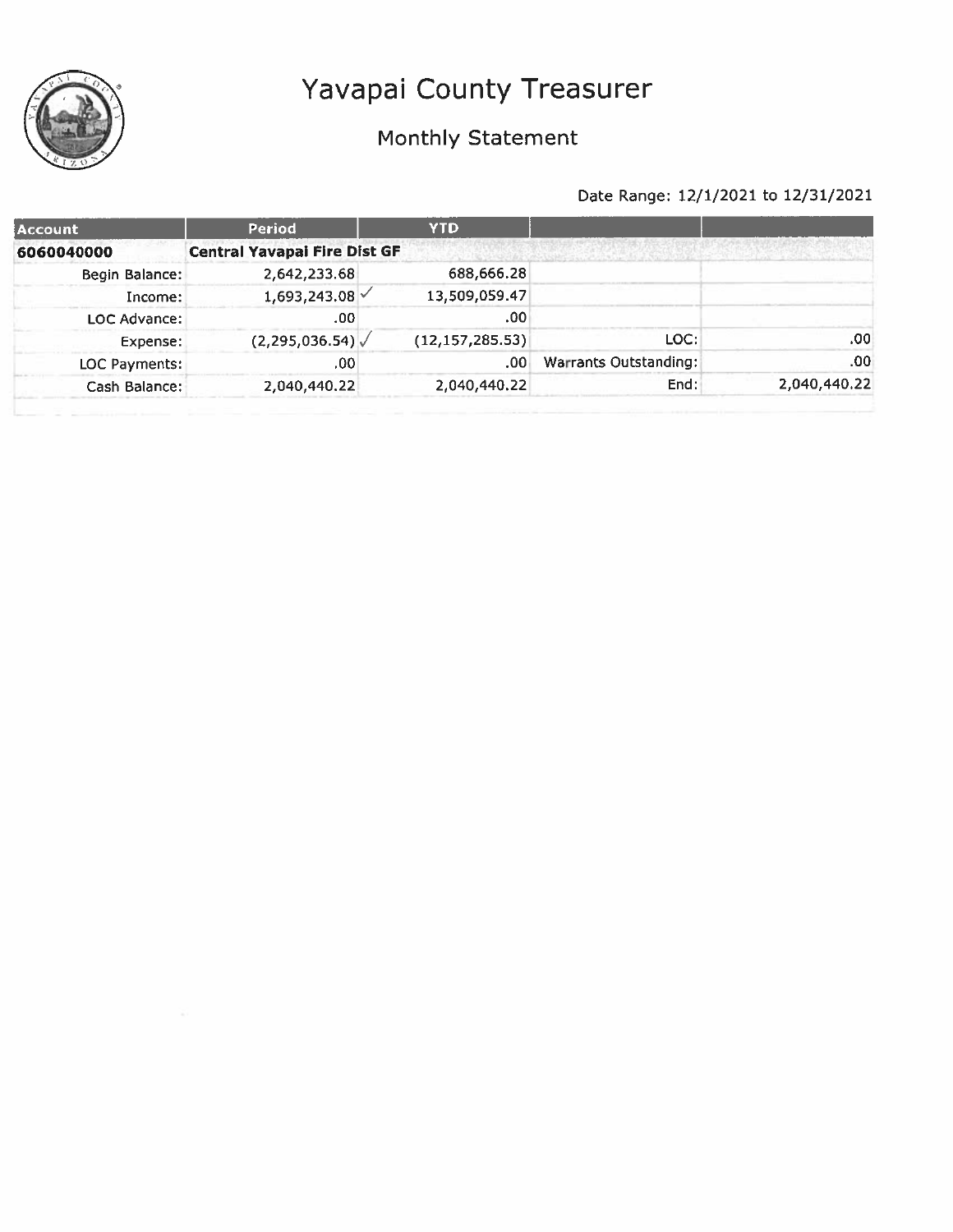

## Monthly Statement

|                   |                                            | <b>Monthly Statement Summary</b>                                                                                                                                                                                                                                                                                                                                                                                                       |                  |                  |
|-------------------|--------------------------------------------|----------------------------------------------------------------------------------------------------------------------------------------------------------------------------------------------------------------------------------------------------------------------------------------------------------------------------------------------------------------------------------------------------------------------------------------|------------------|------------------|
|                   | Source Code Description                    |                                                                                                                                                                                                                                                                                                                                                                                                                                        | <b>MTDAmount</b> | <b>YTDAmount</b> |
|                   | 6060040000 Central Yavapai Fire Dist GF    | <b>Beginning Balance:</b>                                                                                                                                                                                                                                                                                                                                                                                                              | 2,642,233.68     | 688,666.28       |
| 11100.2011        | 2011 Real Estate Taxes                     |                                                                                                                                                                                                                                                                                                                                                                                                                                        | .00              | .93              |
| 11100.2012        | 2012 Real Estate Taxes                     |                                                                                                                                                                                                                                                                                                                                                                                                                                        | .00              | 3.27             |
| 11100.2013        | 2013 Real Estate Taxes                     |                                                                                                                                                                                                                                                                                                                                                                                                                                        | .00.             | 7.22             |
| 11100.2014        | 2014 Real Estate Taxes                     |                                                                                                                                                                                                                                                                                                                                                                                                                                        | .00              | 7.34             |
| 11100.2015        | 2015 Real Estate Taxes                     |                                                                                                                                                                                                                                                                                                                                                                                                                                        | .00              | 11.71            |
| 11100.2016        | 2016 Real Estate Taxes                     |                                                                                                                                                                                                                                                                                                                                                                                                                                        | .00              | 6.32             |
| 11100.2017        | 2017 Real Estate Taxes                     |                                                                                                                                                                                                                                                                                                                                                                                                                                        | .00              |                  |
| 11100.2018        | 2018 Real Estate Taxes                     |                                                                                                                                                                                                                                                                                                                                                                                                                                        | 23.73            |                  |
| 11100.2019        | 2019 Real Estate Taxes                     |                                                                                                                                                                                                                                                                                                                                                                                                                                        | .00              |                  |
| 11100.2020        | 2020 Real Estate Taxes                     |                                                                                                                                                                                                                                                                                                                                                                                                                                        | 18,797.78        |                  |
| 11100.2021        | 2021 Real Estate Taxes                     |                                                                                                                                                                                                                                                                                                                                                                                                                                        | 1,582,565.04     |                  |
| 12100.2007        | 2007 Personal Property Taxes               |                                                                                                                                                                                                                                                                                                                                                                                                                                        | .00              |                  |
| 12100.2010        | 2010 Personal Property Taxes               |                                                                                                                                                                                                                                                                                                                                                                                                                                        | .00              |                  |
| 12100.2011        | 2011 Personal Property Taxes               |                                                                                                                                                                                                                                                                                                                                                                                                                                        | 108.19           |                  |
| 12100.2012        | 2012 Personal Property Taxes               |                                                                                                                                                                                                                                                                                                                                                                                                                                        | 171.10           |                  |
| 12100.2013        | 2013 Personal Property Taxes               |                                                                                                                                                                                                                                                                                                                                                                                                                                        | 167.43           |                  |
| 12100.2014        | 2014 Personal Property Taxes               |                                                                                                                                                                                                                                                                                                                                                                                                                                        | 149,40           |                  |
| 12100.2015        | 2015 Personal Property Taxes               |                                                                                                                                                                                                                                                                                                                                                                                                                                        | 154.58           |                  |
| 12100.2016        | 2016 Personal Property Taxes               |                                                                                                                                                                                                                                                                                                                                                                                                                                        | 154.53           |                  |
| 12100.2017        | 2017 Personal Property Taxes               |                                                                                                                                                                                                                                                                                                                                                                                                                                        | 163.26           |                  |
| 12100.2018        | 2018 Personal Property Taxes               |                                                                                                                                                                                                                                                                                                                                                                                                                                        | 195.09           |                  |
| 12100.2019        | 2019 Personal Property Taxes               |                                                                                                                                                                                                                                                                                                                                                                                                                                        | 193.70           |                  |
| 12100.2020        | 2020 Personal Property Taxes               |                                                                                                                                                                                                                                                                                                                                                                                                                                        | 517.53           |                  |
| 12100.2021        | 2021 Personal Property Taxes               |                                                                                                                                                                                                                                                                                                                                                                                                                                        | 48,301.60        |                  |
| 31115.0           | <b>BOS Sale-Taxes</b>                      |                                                                                                                                                                                                                                                                                                                                                                                                                                        | .00 <sub>1</sub> |                  |
| 37122.0           | <b>Fire District Deposit</b>               |                                                                                                                                                                                                                                                                                                                                                                                                                                        | 5,124.13         |                  |
| 37150.0           | <b>FDAT Distributions</b>                  |                                                                                                                                                                                                                                                                                                                                                                                                                                        | 35,028.70        |                  |
| 38109.0           | <b>Interest on Investments St Treas</b>    |                                                                                                                                                                                                                                                                                                                                                                                                                                        | 1,427.29         |                  |
| 38113.0           |                                            |                                                                                                                                                                                                                                                                                                                                                                                                                                        | .00 <sub>1</sub> |                  |
| 7376.0            | Transfer in                                |                                                                                                                                                                                                                                                                                                                                                                                                                                        | .00              |                  |
| 90002.0           | <b>Interest Pd on Tax Roll Corrections</b> |                                                                                                                                                                                                                                                                                                                                                                                                                                        | (.02)            |                  |
| 91032.0           | <b>Warrants Redeemed</b>                   |                                                                                                                                                                                                                                                                                                                                                                                                                                        | .00 <sub>1</sub> |                  |
| 91702.0           | Transfer out                               |                                                                                                                                                                                                                                                                                                                                                                                                                                        | (2, 295, 036.52) |                  |
|                   |                                            | <b>Ending Balance:</b>                                                                                                                                                                                                                                                                                                                                                                                                                 | 2,040,440.22     |                  |
|                   |                                            |                                                                                                                                                                                                                                                                                                                                                                                                                                        |                  |                  |
| <b>Date Notes</b> |                                            | 6.48<br>82.71<br>(3.45)<br>176,218.48<br>12,790,082.56<br>27.35<br>125.37<br>282.53<br>367.59<br>367.96<br>351.53<br>441.69<br>404.67<br>549.04<br>587.51<br>928.46<br>11,010.45<br>223,655.45<br>15,88<br>30,387.28<br>255,223.89<br>1,911.75<br>361.81<br>Interest on Investments-Wells Fargo<br>15,635.69<br>(50.65)<br>(2,591.06)<br>(12, 154, 643.82)<br>2,040,440.22<br><b>Monthly Statement Detail</b><br>Amount C/D<br>Doc $#$ |                  |                  |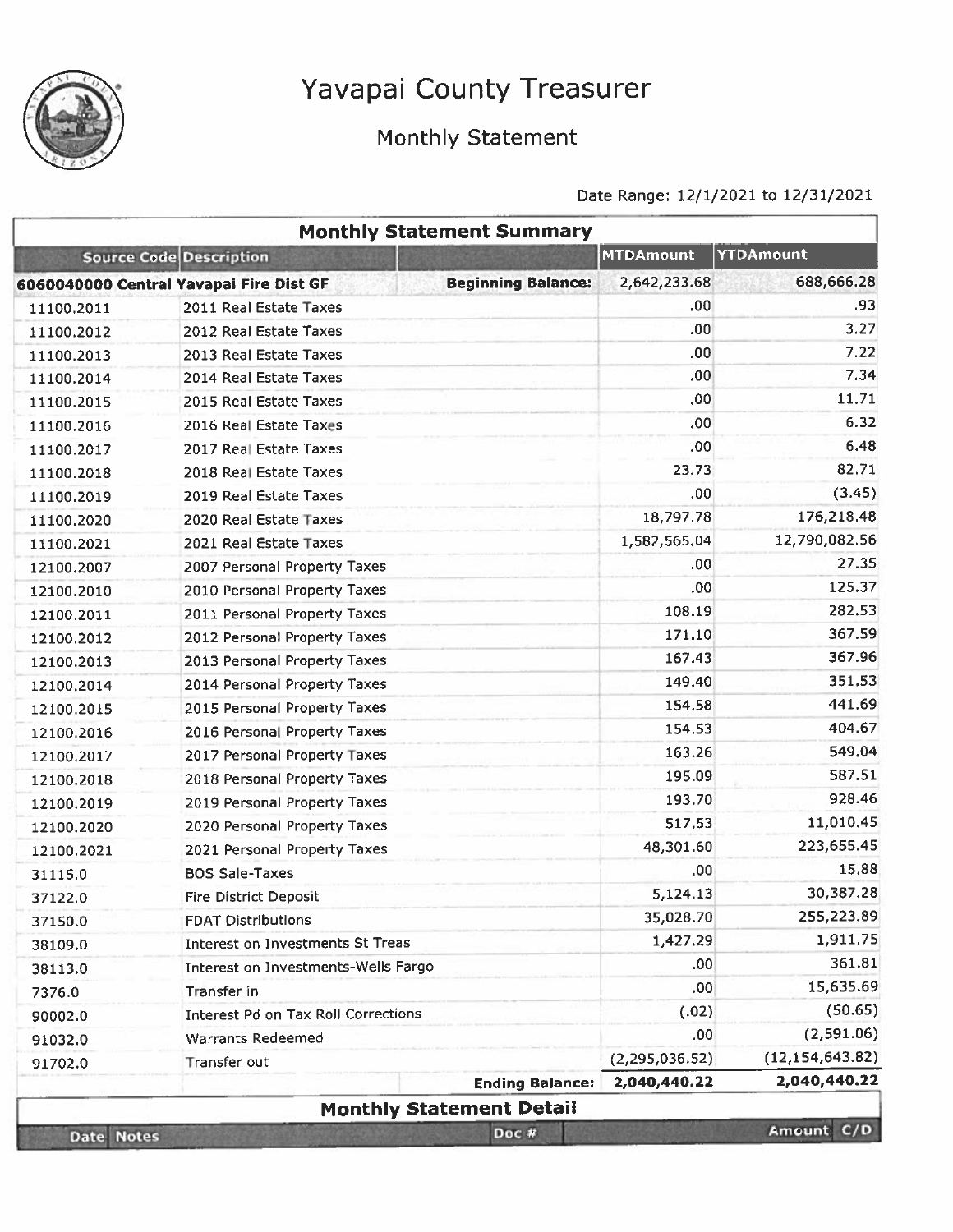

## Monthly Statement

| 6060040000 Central Yavapai Fire Dist GF <b>1989 Contract On the State of Australian</b> |             | <b>Beginning Balance: 2,642,233.68</b> |              |
|-----------------------------------------------------------------------------------------|-------------|----------------------------------------|--------------|
| 11100.2018 2018 Real Estate Taxes                                                       |             | Source Code Total: 23.73               |              |
| 12/02 Tax Distribution                                                                  | 0           | 23,73                                  | $\mathsf{C}$ |
| 11100.2020 2020 Real Estate Taxes                                                       |             | Source Code Total: 18,797.78           |              |
| 12/01 Tax Distribution                                                                  | 0           | 250.87                                 | C            |
| 12/01 Tax Distribution                                                                  | 0           | 368.81                                 | $\mathsf{C}$ |
| 12/02 Tax Distribution                                                                  | 0           | 31.21                                  | c            |
| 12/02 Tax Distribution                                                                  | 0           | 148.23                                 | C            |
| 12/02 Tax Distribution                                                                  | 0           | 340.69                                 | $\mathsf{C}$ |
| 12/03 Tax Distribution                                                                  | 0           | 748.39                                 | $\mathsf{C}$ |
| 12/06 Tax Distribution                                                                  | 0           | (389.83)                               | с            |
| 12/06 Tax Distribution                                                                  | 0           | 65.22                                  | С            |
| 12/06 Tax Distribution                                                                  | 0           | 56.35                                  | $\mathsf{C}$ |
| 12/07 Tax Distribution                                                                  | 0           | 106.03                                 | C            |
| 12/09 Tax Distribution                                                                  | 0           | 4,648.86                               | C            |
| 12/10 Tax Distribution                                                                  | 0           | 424.40                                 | $\mathsf{C}$ |
| 12/13 Tax Distribution                                                                  | 0           | 137.65                                 | C            |
| 12/14 Tax Distribution                                                                  | $\mathbf 0$ | 684.60                                 | $\mathsf{C}$ |
| 12/14 Tax Distribution                                                                  | 0           | 351.28                                 | C            |
| 12/15 Tax Distribution                                                                  | 0           | 617.32                                 | C            |
| 12/16 Tax Distribution                                                                  | 0           | 1.97                                   | C            |
| 12/16 Tax Distribution                                                                  | 0           | 639.00                                 | С            |
| 12/16 Tax Distribution                                                                  | 0           | 125.03                                 | C            |
| 12/17 Tax Distribution                                                                  | 0           | 1,561.33                               | C            |
| 12/20 Tax Distribution                                                                  | 0           | 3.28                                   | C            |
| 12/20 Tax Distribution                                                                  | 0           | 869.54                                 | C            |
| 12/20 Tax Distribution                                                                  | 0           | 517.02                                 | с            |
| 12/21 Tax Distribution                                                                  | 0           | 10.38                                  | с            |
| 12/21 Tax Distribution                                                                  | 0           | 302.51                                 | C            |
| 12/21 Tax Distribution                                                                  | 0           | 57.98                                  | $\mathsf C$  |
| 12/22 Tax Distribution                                                                  | 0           | 400.47                                 | C            |
| 12/22 Tax Distribution                                                                  | 0           | 1,094.00                               | C            |
| 12/22 Tax Distribution                                                                  | $\mathbf 0$ | 158.58                                 | C            |
| 12/23 Tax Distribution                                                                  | $\mathbf 0$ | 585.33                                 | с            |
| 12/23 Tax Distribution                                                                  | 0           | 711.38                                 | с            |
| 12/27 Tax Distribution                                                                  | 0           | 398.85                                 | с            |
| 12/29 Tax Distribution                                                                  | 0           | 118.37                                 | с            |
| 12/29 Tax Distribution                                                                  | 0           | 13.47                                  | $\mathsf{C}$ |
| 12/29 Tax Distribution                                                                  | 0           | 140.71                                 | C            |
| 12/29 Tax Distribution                                                                  | 0           | 417.04                                 | C            |
| 12/30 Tax Distribution                                                                  | $\mathbf 0$ | 578.71                                 | c            |
| 12/30 Tax Distribution                                                                  | 0           | 1,502.75                               | $\mathsf{C}$ |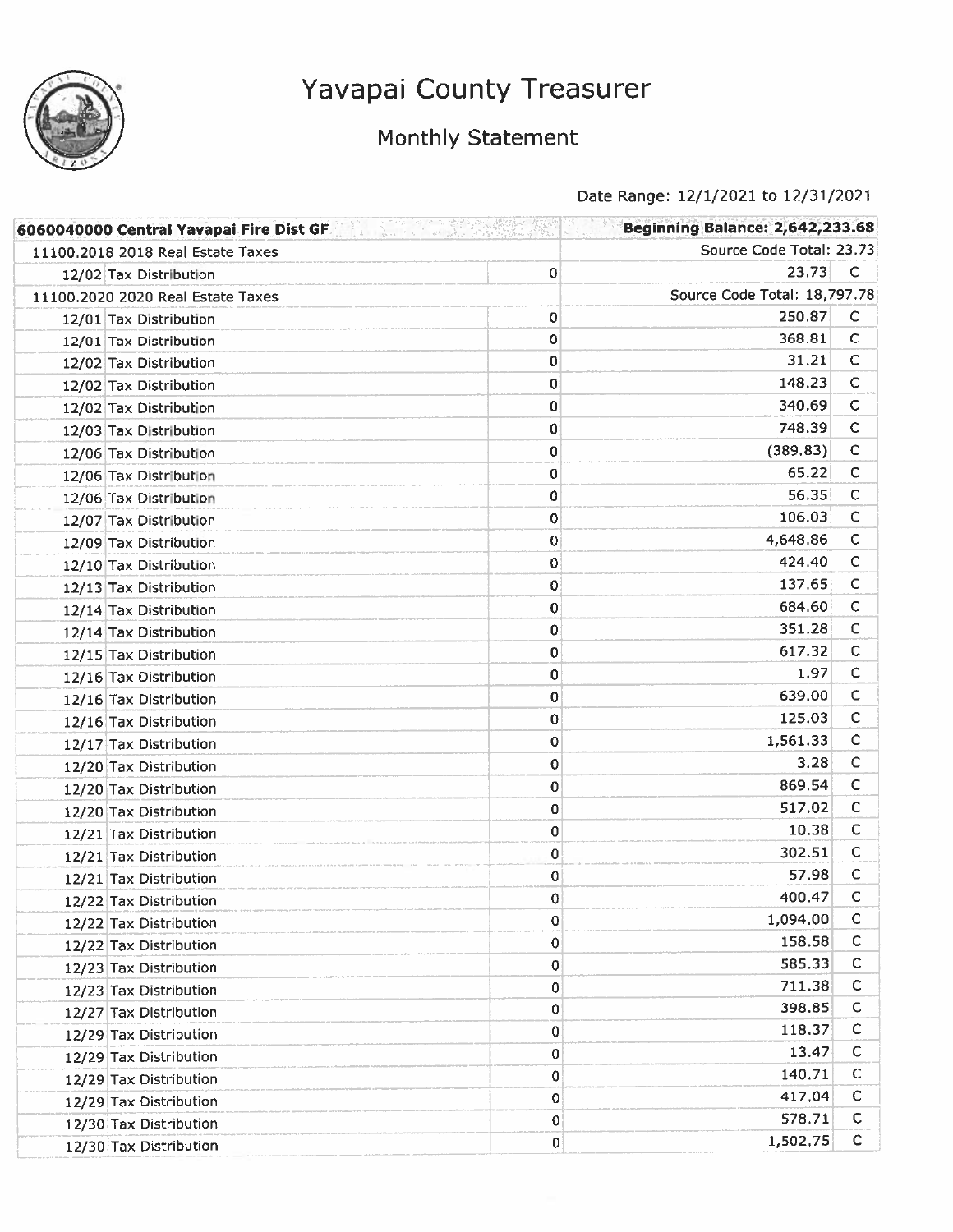

### Monthly Statement

| 11100.2021 2021 Real Estate Taxes |             | Source Code Total: 1,582,565.04 |              |
|-----------------------------------|-------------|---------------------------------|--------------|
| 12/01 Tax Distribution            | 0           | 4.10                            | C            |
| 12/01 Tax Distribution            | 0           | 11,486.40                       | $\mathsf C$  |
| 12/01 Tax Distribution            | 0           | 1,840.57                        | с            |
| 12/01 Tax Distribution            | 0           | 9,196.20                        | $\mathsf C$  |
| 12/01 Tax Distribution            | 0           | 10,433.44                       | $\mathsf C$  |
| 12/01 Tax Distribution            | 0           | 34,805.03                       | $\mathsf C$  |
| 12/01 Tax Distribution            | 0           | 890.87                          | C            |
| 12/02 Tax Distribution            | 0           | 1.98                            | $\mathsf{C}$ |
| 12/02 Tax Distribution            | 0           | 13,058.81                       | $\mathsf C$  |
| 12/02 Tax Distribution            | 0           | 7,230.51                        | $\mathsf C$  |
| 12/02 Tax Distribution            | 0           | 7,859.83                        | $\mathsf C$  |
| 12/02 Tax Distribution            | 0           | 3.84                            | $\mathsf C$  |
| 12/02 Tax Distribution            | 0           | 3,068.09                        | $\mathsf C$  |
| 12/02 Tax Distribution            | 0           | 11,651.21                       | C            |
| 12/02 Tax Distribution            | 0           | 13,153.85                       | C            |
| 12/03 Tax Distribution            | 0           | 12,915.50                       | C            |
| 12/03 Tax Distribution            | 0           | 3,229.04                        | C            |
| 12/03 Tax Distribution            | 0           | 12,398.67                       | $\mathsf C$  |
| 12/06 Tax Distribution            | $\mathbf 0$ | 880.78                          | $\mathsf{C}$ |
| 12/06 Tax Distribution            | 0           | 10,207.47                       | $\mathsf{C}$ |
| 12/06 Tax Distribution            | 0           | (1,043.42)                      | C            |
| 12/06 Tax Distribution            | 0           | 27,247.91                       | $\mathsf{C}$ |
| 12/06 Tax Distribution            | 0           | 29,611.48                       | $\mathsf{C}$ |
| 12/07 Tax Distribution            | $\mathbf 0$ | 492.65                          | $\mathsf{C}$ |
| 12/07 Tax Distribution            | 0           | 23,425.95                       | $\mathsf{C}$ |
| 12/07 Tax Distribution            | 0           | 15,095.29                       | $\mathsf{C}$ |
| 12/07 Tax Distribution            | 0           | 31,300.67                       | C            |
| 12/07 Tax Distribution            | 0           | 2,399.28                        | $\mathsf{C}$ |
| 12/07 Tax Distribution            | 0           | 26,876.64                       | $\mathsf{C}$ |
| 12/08 Tax Distribution            | 0           | 349.09                          | с            |
| 12/08 Tax Distribution            | 0           | 39,274.88                       | $\mathsf{C}$ |
| 12/08 Tax Distribution            | 0           | 31,530.78                       | C            |
| 12/08 Tax Distribution            | 0           | 13,953.19                       | C            |
| 12/08 Tax Distribution            | 0           | 22,728.00                       | $\mathsf{C}$ |
| 12/08 Tax Distribution            | 0           | 20,554.66                       | $\mathsf C$  |
| 12/09 Tax Distribution            | 0           | 6,961.96                        | $\mathsf{C}$ |
| 12/09 Tax Distribution            | 0           | 11,460.76                       | $\mathsf C$  |
| 12/09 Tax Distribution            | 0           | 24,013.23                       | $\mathsf C$  |
| 12/10 Tax Distribution            | 0           | 68,256.64                       | $\mathsf{C}$ |
| 12/10 Tax Distribution            | 0           | 6,526.90                        | $\mathsf{C}$ |
| 12/13 Tax Distribution            | 0           | 85.07                           | $\mathsf{C}$ |
| 12/13 Tax Distribution            | $\pmb{0}$   | 975.71                          | $\mathsf C$  |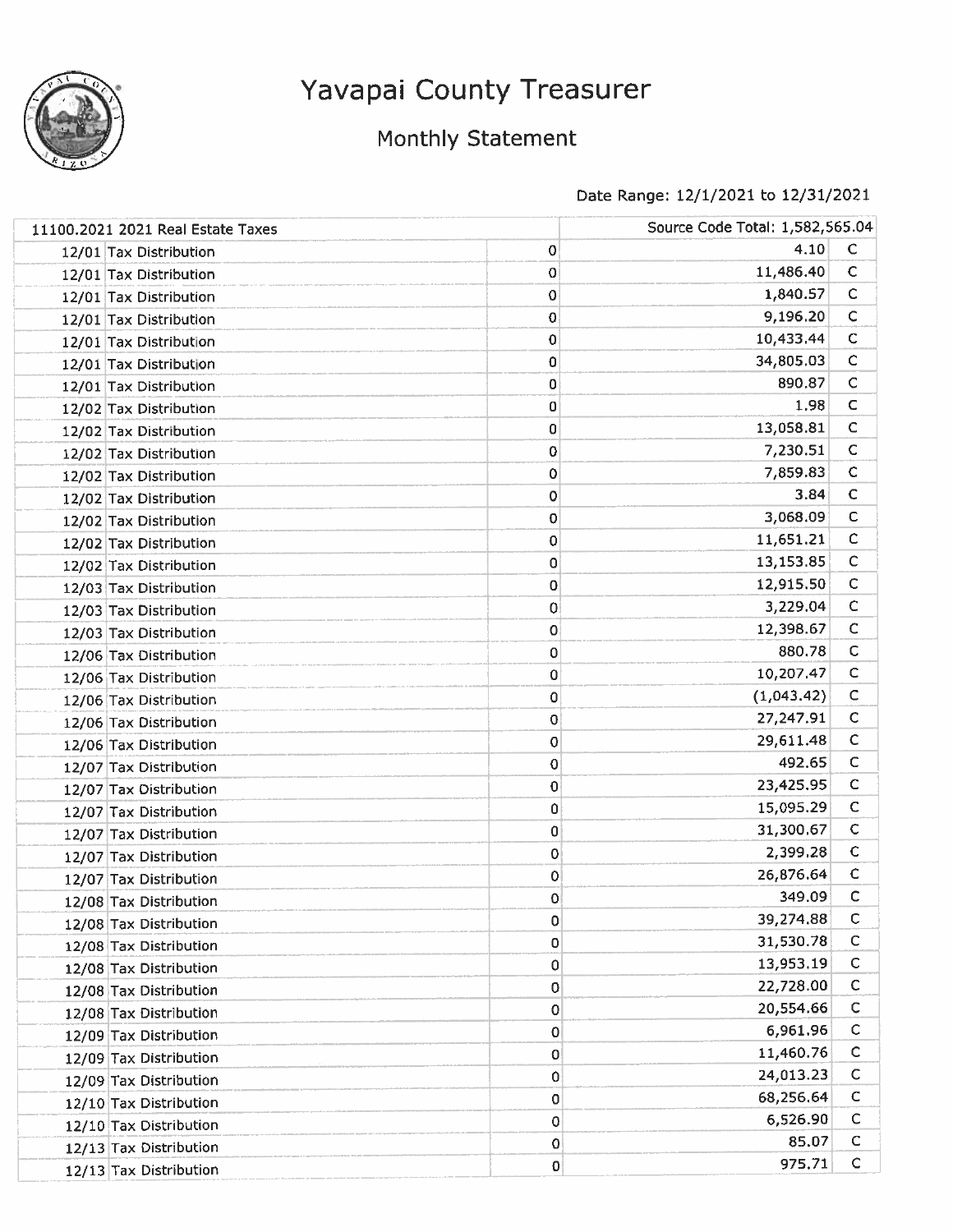

## Monthly Statement

| 12/13 Tax Distribution | 0           | 45,779.04 | C            |
|------------------------|-------------|-----------|--------------|
| 12/13 Tax Distribution | 0           | 6,807.95  | $\mathsf{C}$ |
| 12/14 Tax Distribution | 0           | .23       | $\mathsf{C}$ |
| 12/14 Tax Distribution | 0           | 27,318.60 | $\mathsf{C}$ |
| 12/14 Tax Distribution | 0           | 2,774.19  | C            |
| 12/14 Tax Distribution | 0           | 19,684.19 | $\mathsf{C}$ |
| 12/14 Tax Distribution | $\mathbf 0$ | 3,889.79  | $\mathsf{C}$ |
| 12/14 Tax Distribution | 0           | 1,836.96  | $\mathsf{C}$ |
| 12/14 Tax Distribution | 0           | 12,114.12 | $\mathsf{C}$ |
| 12/14 Tax Distribution | $\bf{0}$    | 75,061.19 | $\mathsf{C}$ |
| 12/15 Tax Distribution | 0           | 2,610.26  | $\mathsf{C}$ |
| 12/15 Tax Distribution | 0           | 25,335.17 | $\mathsf{C}$ |
| 12/15 Tax Distribution | 0           | 6,613.40  | $\mathsf{C}$ |
| 12/15 Tax Distribution | ٥           | 1,211.85  | $\mathsf{C}$ |
| 12/15 Tax Distribution | 0           | 19,353.60 | $\mathsf{C}$ |
| 12/15 Tax Distribution | 0           | 17,098.49 | ¢            |
| 12/16 Tax Distribution | 0           | 14,303.38 | $\mathsf{C}$ |
| 12/16 Tax Distribution | 0           | 860.83    | $\mathsf{C}$ |
| 12/16 Tax Distribution | 0           | 23,782.49 | $\mathsf{C}$ |
| 12/17 Tax Distribution | 0           | 47,032.25 | $\mathsf{C}$ |
| 12/17 Tax Distribution | 0           | 2,856.38  | C            |
| 12/20 Tax Distribution | 0           | 31,731.43 | $\mathsf{C}$ |
| 12/20 Tax Distribution | 0           | 31,058.96 | $\mathsf{C}$ |
| 12/20 Tax Distribution | 0           | 10,213.18 | $\mathsf{C}$ |
| 12/20 Tax Distribution | 0           | 2,906.48  | $\mathsf{C}$ |
| 12/20 Tax Distribution | 0           | 27,152.70 | $\mathsf{C}$ |
| 12/21 Tax Distribution | 0           | 19,905.81 | $\mathsf{C}$ |
| 12/21 Tax Distribution | $\pmb{0}$   | (362.81)  | $\mathsf C$  |
| 12/21 Tax Distribution | $\pmb{0}$   | 4,363.45  | $\mathsf C$  |
| 12/21 Tax Distribution | 0           | 37,213.14 | C            |
| 12/21 Tax Distribution | 0           | 10,705.91 | C            |
| 12/21 Tax Distribution | 0           | 19,734.30 | C            |
| 12/21 Tax Distribution | 0           | 17,245.37 | $\mathsf{C}$ |
| 12/22 Tax Distribution | 0           | 8,608.00  | C            |
| 12/22 Tax Distribution | 0           | (659.61)  | $\mathsf{C}$ |
| 12/22 Tax Distribution | 0           | 4,773.91  | C            |
| 12/22 Tax Distribution | $\pmb{0}$   | 68,904.89 | c            |
| 12/22 Tax Distribution | $\pmb{0}$   | 3,476.90  | C            |
| 12/22 Tax Distribution | 0           | 15,815.04 | C            |
| 12/22 Tax Distribution | 0           | 12,278.24 | $\mathsf C$  |
| 12/23 Tax Distribution | 0           | 35,261.58 | C            |
| 12/23 Tax Distribution | 0           | 9,671.96  | $\mathsf{C}$ |
| 12/27 Tax Distribution | $\pmb{0}$   | 21,617.05 | $\mathsf{C}$ |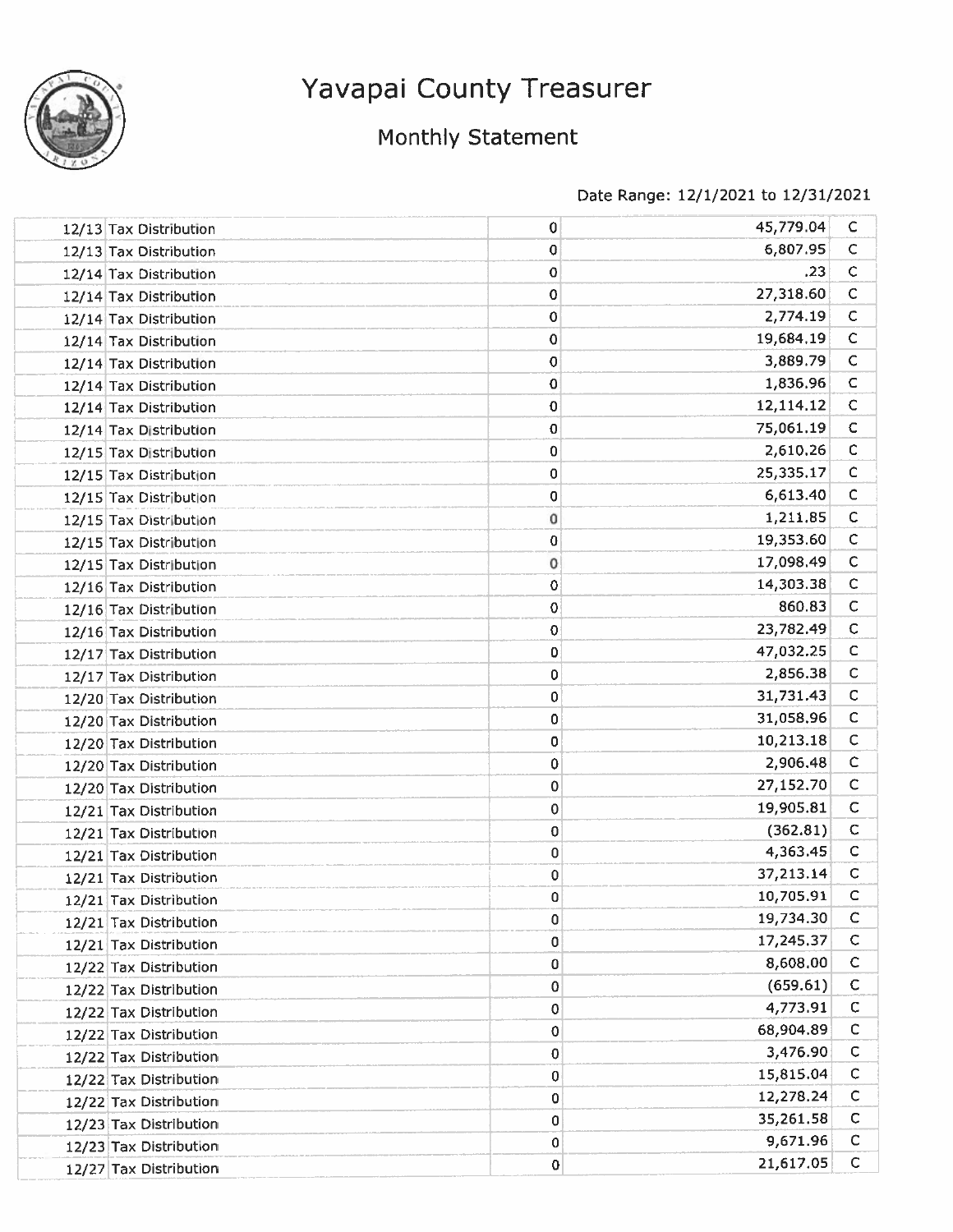

## Monthly Statement

| 12/27 Tax Distribution                  | 0 | 4,903.86                  | С            |
|-----------------------------------------|---|---------------------------|--------------|
| 12/27 Tax Distribution                  | 0 | 40,460.61                 | $\mathsf C$  |
| 12/27 Tax Distribution                  | 0 | 15,781.96                 | $\mathsf C$  |
| 12/28 Tax Distribution                  | 0 | 6,200.94                  | C            |
| 12/29 Tax Distribution                  | 0 | 38,906.09                 | C            |
| 12/29 Tax Distribution                  | 0 | 7,070.26                  | C            |
| 12/29 Tax Distribution                  | 0 | 44,240.79                 | $\mathsf C$  |
| 12/29 Tax Distribution                  | 0 | 722.17                    | C            |
| 12/29 Tax Distribution                  | 0 | 11,852.56                 | C            |
| 12/29 Tax Distribution                  | 0 | 12,723.30                 | $\mathsf C$  |
| 12/30 Tax Distribution                  | 0 | 7,746.38                  | $\mathsf C$  |
| 12/30 Tax Distribution                  | 0 | 69,008.37                 | $\mathsf{C}$ |
| 12/30 Tax Distribution                  | 0 | 8,614.00                  | $\mathsf{C}$ |
| 12100.2011 2011 Personal Property Taxes |   | Source Code Total: 108.19 |              |
| 12/10 Tax Distribution                  | 0 | 11.33                     | $\mathsf C$  |
| 12/20 Tax Distribution                  | 0 | 96.86                     | с            |
| 12100.2012 2012 Personal Property Taxes |   | Source Code Total: 171.10 |              |
| 12/10 Tax Distribution                  | 0 | 14.67                     | $\mathsf C$  |
| 12/20 Tax Distribution                  | 0 | 156.43                    | С            |
| 12100.2013 2013 Personal Property Taxes |   | Source Code Total: 167.43 |              |
| 12/10 Tax Distribution                  | 0 | 13.48                     | c            |
| 12/20 Tax Distribution                  | 0 | 153.95                    | C            |
| 12100.2014 2014 Personal Property Taxes |   | Source Code Total: 149.40 |              |
| 12/10 Tax Distribution                  | 0 | 13.63                     | $\mathsf C$  |
| 12/20 Tax Distribution                  | 0 | 135.77                    | C            |
| 12100.2015 2015 Personal Property Taxes |   | Source Code Total: 154.58 |              |
| 12/10 Tax Distribution                  | 0 | 14.29                     | C            |
| 12/20 Tax Distribution                  | 0 | 140.29                    | C            |
| 12100.2016 2016 Personal Property Taxes |   | Source Code Total: 154.53 |              |
| 12/10 Tax Distribution                  | 0 | 14.49                     | $\mathsf C$  |
| 12/20 Tax Distribution                  | 0 | 140.04                    | C            |
| 12100.2017 2017 Personal Property Taxes |   | Source Code Total: 163.26 |              |
| 12/07 Tax Distribution                  | 0 | 6.28                      | $\mathsf C$  |
| 12/10 Tax Distribution                  | 0 | 14.72                     | C            |
| 12/20 Tax Distribution                  | 0 | 142.26                    | C            |
| 12100.2018 2018 Personal Property Taxes |   | Source Code Total: 195.09 |              |
| 12/07 Tax Distribution                  | 0 | 6.35                      | C            |
| 12/10 Tax Distribution                  | 0 | 14.93                     | $\mathsf{C}$ |
| 12/20 Tax Distribution                  | 0 | 144.33                    | C            |
| 12/23 Tax Distribution                  | 0 | 29.48                     | C            |
| 12100,2019 2019 Personal Property Taxes |   | Source Code Total: 193.70 |              |
| 12/07 Tax Distribution                  | 0 | 6.40                      | C            |
| 12/10 Tax Distribution                  | 0 | 15.03                     | C            |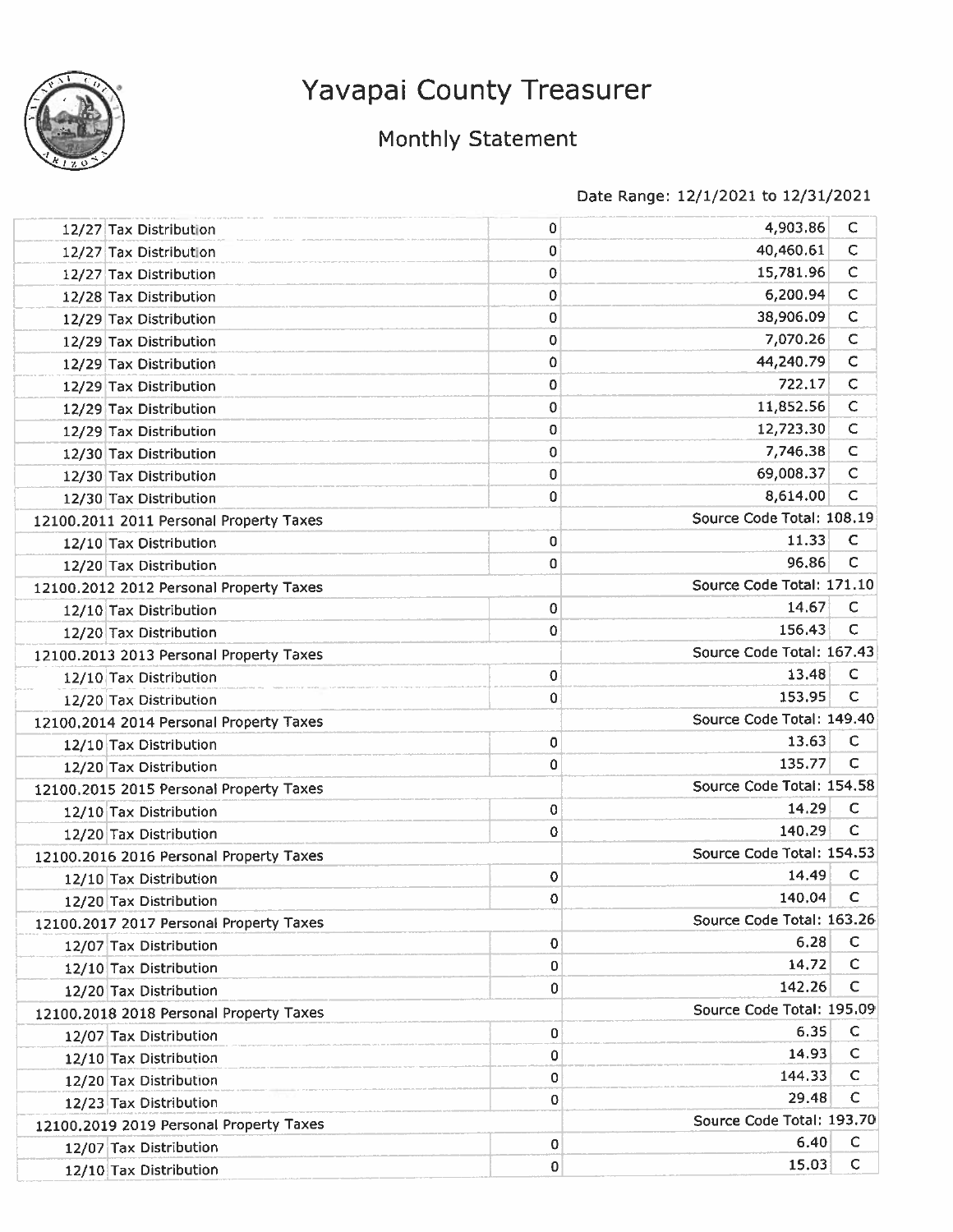

## Monthly Statement

| 12/20 Tax Distribution                  | 0           | 143.16                       | C            |
|-----------------------------------------|-------------|------------------------------|--------------|
| 12/23 Tax Distribution                  | 0           | 29.11                        | C            |
| 12100.2020 2020 Personal Property Taxes |             | Source Code Total: 517.53    |              |
| 12/01 Tax Distribution                  | 0           | 50.00                        | C            |
| 12/07 Tax Distribution                  | 0           | 6.41                         | $\mathsf C$  |
| 12/08 Tax Distribution                  | 0           | 188.17                       | C            |
| 12/10 Tax Distribution                  | 0           | 15.08                        | C            |
| 12/16 Tax Distribution                  | 0           | 51.17                        | C            |
| 12/20 Tax Distribution                  | 0           | 143.54                       | C            |
| 12/23 Tax Distribution                  | 0           | 29.20                        | С            |
| 12/29 Tax Distribution                  | 0           | 33.96                        | c            |
| 12100.2021 2021 Personal Property Taxes |             | Source Code Total: 48,301.60 |              |
| 12/01 Tax Distribution                  | 0           | 532.09                       | $\mathsf{C}$ |
| 12/01 Tax Distribution                  | 0           | 286.63                       | с            |
| 12/01 Tax Distribution                  | 0           | 336.99                       | С            |
| 12/02 Tax Distribution                  | 0           | 437.29                       | C            |
| 12/02 Tax Distribution                  | 0           | 115.18                       | C            |
| 12/02 Tax Distribution                  | 0           | 82.34                        | $\mathsf{C}$ |
| 12/02 Tax Distribution                  | 0           | 139.08                       | C            |
| 12/02 Tax Distribution                  | 0           | 293.14                       | C            |
| 12/03 Tax Distribution                  | 0           | 36.21                        | C            |
| 12/03 Tax Distribution                  | 0           | 356.89                       | C            |
| 12/06 Tax Distribution                  | 0           | 1,819.18                     | $\mathsf{C}$ |
| 12/06 Tax Distribution                  | 0           | 310.86                       | $\mathsf C$  |
| 12/07 Tax Distribution                  | 0           | 2,137.82                     | C            |
| 12/07 Tax Distribution                  | 0           | 141.05                       | с            |
| 12/07 Tax Distribution                  | 0           | 1,179.21                     | C            |
| 12/07 Tax Distribution                  | $\mathbf 0$ | 225.59                       | $\mathsf{C}$ |
| 12/08 Tax Distribution                  | 0           | 386.22                       | с            |
| 12/08 Tax Distribution                  | 0           | 48.24                        | C            |
| 12/08 Tax Distribution                  | 0           | 1,440.33                     | c            |
| 12/08 Tax Distribution                  | $\pmb{0}$   | 154.73                       | C            |
| 12/09 Tax Distribution                  | 0           | 107.97                       | C            |
| 12/09 Tax Distribution                  | 0           | 2,074.60                     | с            |
| 12/09 Tax Distribution                  | 0           | 33.89                        | C            |
| 12/10 Tax Distribution                  | 0           | 2,896.31                     | C            |
| 12/10 Tax Distribution                  | 0           | 150.71                       | C            |
| 12/13 Tax Distribution                  | 0           | 417.82                       | C            |
| 12/13 Tax Distribution                  | 0           | 30.13                        | C            |
| 12/14 Tax Distribution                  | 0           | 1,249.35                     | с            |
| 12/14 Tax Distribution                  | 0           | 8.98                         | $\mathsf{C}$ |
| 12/14 Tax Distribution                  | 0           | 347.04                       | $\mathsf{C}$ |
| 12/14 Tax Distribution                  | 0           | 328.31                       | $\mathsf C$  |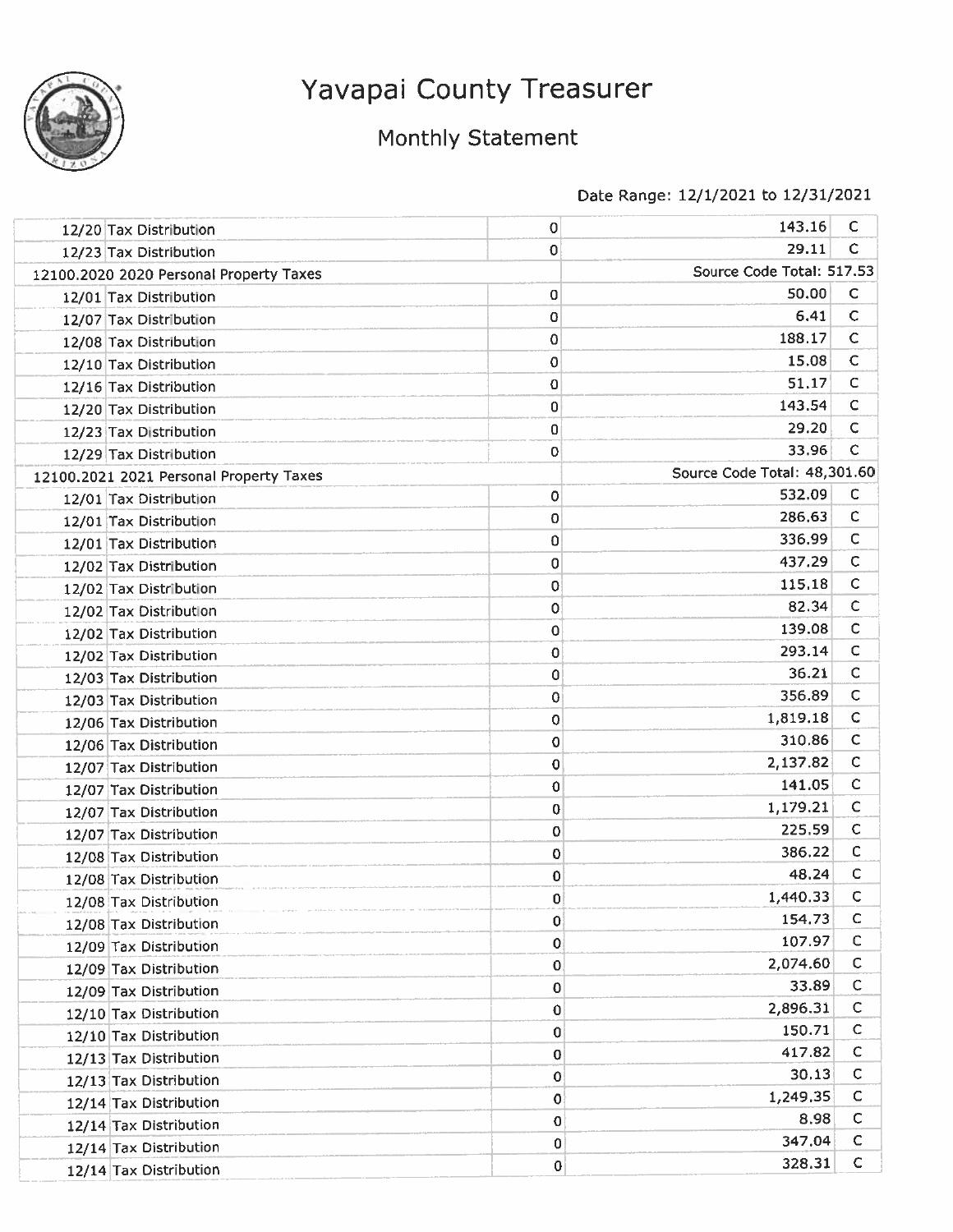

## Monthly Statement

| 12/14 Tax Distribution                  | 0 | 2,035.73                     | C            |
|-----------------------------------------|---|------------------------------|--------------|
| 12/15 Tax Distribution                  | 0 | 56.78                        | $\mathsf{C}$ |
| 12/15 Tax Distribution                  | 0 | 166.66                       | C            |
| 12/15 Tax Distribution                  | 0 | 121.68                       | $\mathsf{C}$ |
| 12/15 Tax Distribution                  | 0 | 607.44                       | $\mathsf{C}$ |
| 12/16 Tax Distribution                  | 0 | 232.06                       | $\mathsf{C}$ |
| 12/16 Tax Distribution                  | 0 | 86.20                        | $\mathsf{C}$ |
| 12/17 Tax Distribution                  | 0 | 4,622.84                     | $\mathsf C$  |
| 12/20 Tax Distribution                  | 0 | 3,037.42                     | c            |
| 12/20 Tax Distribution                  | 0 | 46.28                        | $\mathsf C$  |
| 12/20 Tax Distribution                  | 0 | 63.02                        | с            |
| 12/20 Tax Distribution                  | 0 | 20.02                        | $\mathsf C$  |
| 12/20 Tax Distribution                  | 0 | 649.05                       | C            |
| 12/21 Tax Distribution                  | 0 | 242.17                       | C            |
| 12/21 Tax Distribution                  | 0 | 959.80                       | C            |
| 12/21 Tax Distribution                  | 0 | 297.23                       | с            |
| 12/21 Tax Distribution                  | 0 | 112.94                       | $\mathsf C$  |
| 12/21 Tax Distribution                  | 0 | 54.87                        | C            |
| 12/21 Tax Distribution                  | 0 | 880.85                       | $\mathsf{C}$ |
| 12/22 Tax Distribution                  | 0 | 8.40                         | $\mathsf C$  |
| 12/22 Tax Distribution                  | 0 | 1,530.41                     | $\mathsf C$  |
| 12/22 Tax Distribution                  | 0 | 13.33                        | C            |
| 12/22 Tax Distribution                  | 0 | 116.97                       | $\mathsf C$  |
| 12/23 Tax Distribution                  | 0 | 2,525.42                     | $\mathsf{C}$ |
| 12/27 Tax Distribution                  | 0 | 87.11                        | $\mathsf C$  |
| 12/27 Tax Distribution                  | 0 | 86.62                        | $\mathsf C$  |
| 12/27 Tax Distribution                  | 0 | 54.00                        | C            |
| 12/27 Tax Distribution                  | 0 | 23.11                        | C            |
| 12/28 Tax Distribution                  | 0 | 159.39                       | C            |
| 12/29 Tax Distribution                  | 0 | 3,860.73                     | $\mathsf C$  |
| 12/29 Tax Distribution                  | 0 | 47.52                        | $\mathsf C$  |
| 12/29 Tax Distribution                  | 0 | 5,816.49                     | C            |
| 12/30 Tax Distribution                  | 0 | 105.88                       | $\mathsf C$  |
| 12/30 Tax Distribution                  | 0 | 1,408.73                     | $\mathsf C$  |
| 12/30 Tax Distribution                  | 0 | 60.27                        | $\mathsf{C}$ |
| 37122.0 Fire District Deposit           |   | Source Code Total: 5,124.13  |              |
| 12/09 GENERAL FUND                      | 0 | 5,124.13                     | $\mathsf{C}$ |
| 37150.0 FDAT Distributions              |   | Source Code Total: 35,028.70 |              |
| 12/01 Fire Dist Assistance Tax 0.142976 | 0 | 1,555.10                     | C            |
| 12/02 Fire Dist Assistance Tax 0.142976 | 0 | 1,218.21                     | $\mathsf C$  |
| 12/03 Fire Dist Assistance Tax 0.142976 | 0 | 631.12                       | $\mathsf C$  |
| 12/06 Fire Dist Assistance Tax 0.142976 | 0 | 1,181.76                     | $\mathsf{C}$ |
| 12/07 Fire Dist Assistance Tax 0.142976 | 0 | 2,030.64                     | $\mathsf C$  |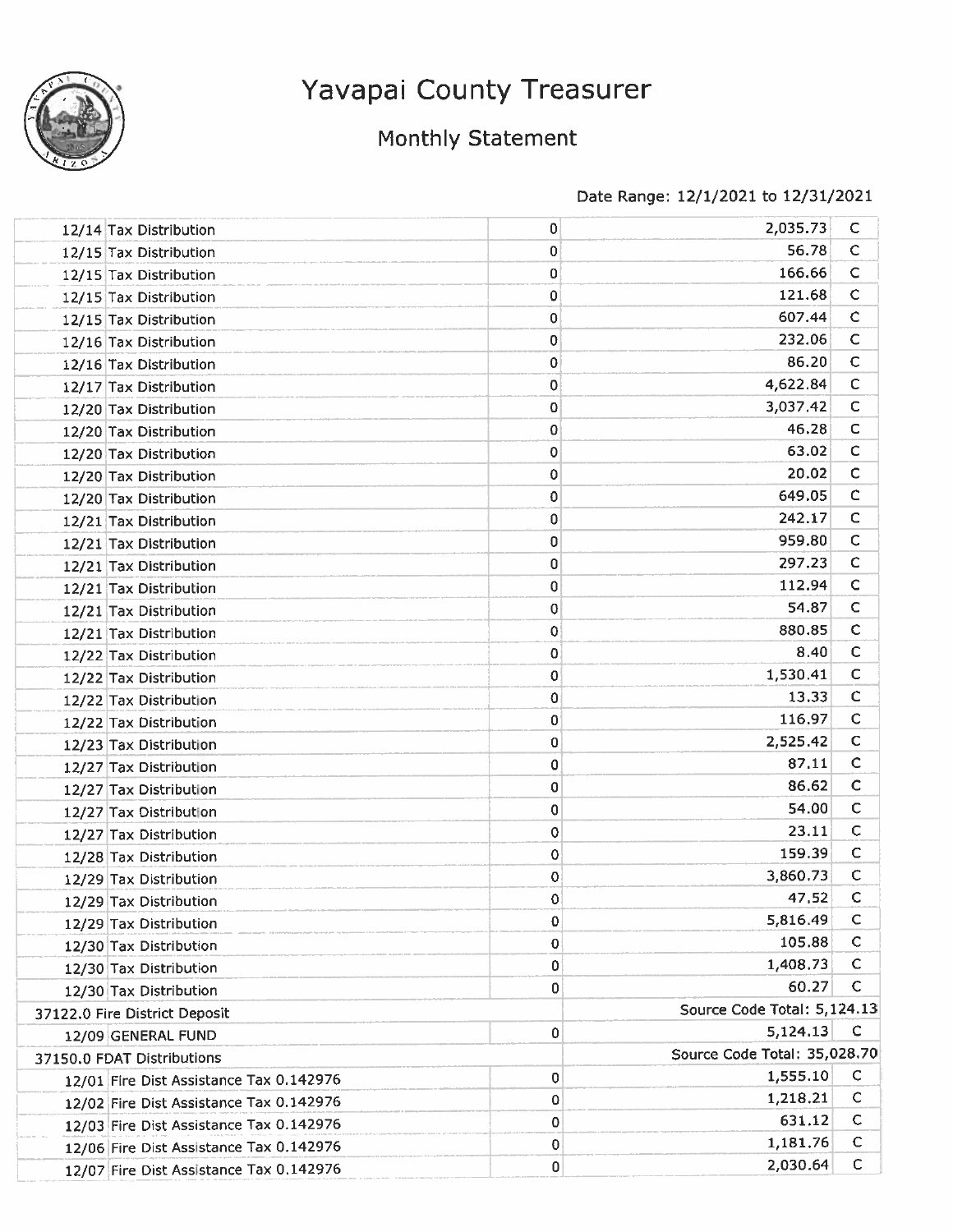

## Monthly Statement

| 12/08 Fire Dist Assistance Tax 0.142976              | 0           | 2,320.22                            | C            |
|------------------------------------------------------|-------------|-------------------------------------|--------------|
| 12/09 Fire Dist Assistance Tax 0.142976              | 0           | 696.81                              | C            |
| 12/10 Fire Dist Assistance Tax 0.142976              | 0           | 1,138.39                            | $\mathsf{C}$ |
| 12/13 Fire Dist Assistance Tax 0.142976              | 0           | 1,424.41                            | C            |
| 12/14 Fire Dist Assistance Tax 0.142976              | 0           | 2,693.25                            | C            |
| 12/15 Fire Dist Assistance Tax 0.142976              | 0           | 1,643.27                            | C            |
| 12/16 Fire Dist Assistance Tax 0.142976              | 0           | 629.11                              | $\mathsf{C}$ |
| 12/17 Fire Dist Assistance Tax 0.142976              | 0           | 1,335.48                            | $\mathsf C$  |
| 12/20 Fire Dist Assistance Tax 0.142976              | 0           | 2,824.44                            | $\mathbf C$  |
| 12/21 Fire Dist Assistance Tax 0.142976              | 0           | 2,534.24                            | C            |
| 12/22 Fire Dist Assistance Tax 0.142976              | 0           | 3,064.61                            | $\mathsf C$  |
| 12/23 Fire Dist Assistance Tax 0.142976              | 0           | 1,614.08                            | C            |
| 12/27 Fire Dist Assistance Tax 0.142976              | 0           | 1,495.06                            | $\mathsf C$  |
| 12/28 Fire Dist Assistance Tax 0.142976              | 0           | 540.09                              | $\mathsf{C}$ |
| 12/29 Fire Dist Assistance Tax 0.142976              | 0           | 2,375.58                            | C            |
| 12/30 Fire Dist Assistance Tax 0.142976              | 0           | 2,082.83                            | C            |
| 38109.0 Interest on Investments St Treas             |             | Source Code Total: 1,427.29         |              |
| 12/30 Investment Interest                            | $\mathbf 0$ | 1,427.29                            | C            |
| 90002.0 Interest Pd on Tax Roll Corrections          |             | Source Code Total: (.02)            |              |
| 12/02 80069 103-01-176W5 2021 Adjustment/Corr Refund | 80069       | (.02)                               | D            |
| 91702.0 Transfer out                                 |             | Source Code Total: (2,295,036.52)   |              |
| 12/15 TRANSFER REQUEST DTD 12-14-21                  | 0           | (2, 295, 036, 52)                   | D            |
| 6060040000 Central Yavapai Fire Dist GF              |             | <b>Ending Balance: 2,040,440.22</b> |              |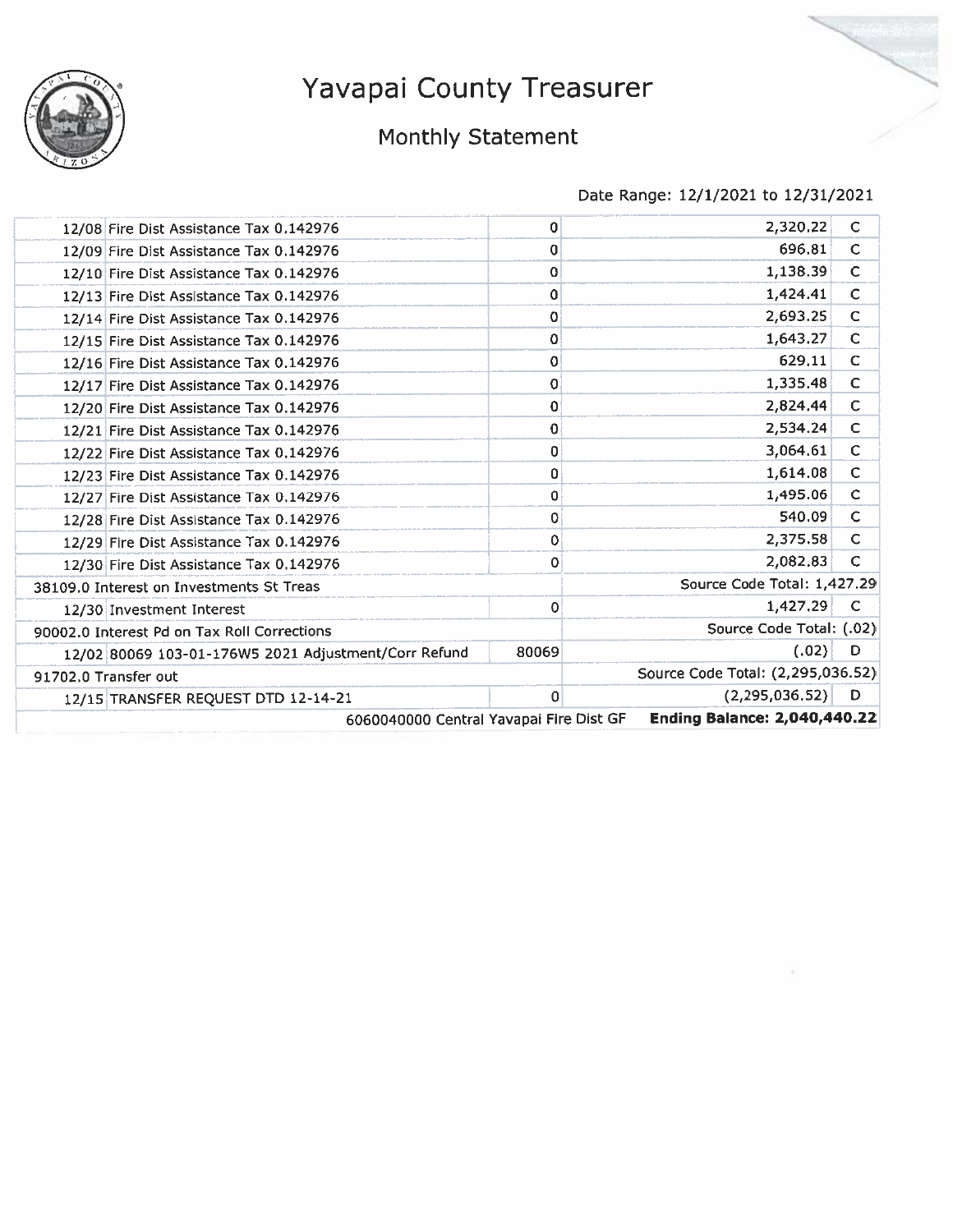### **CENTRAL YAVAPAI FIRE DISTRICT Page: 1**

Bank Reconciliation Summary

| <b>BANK CONTROL ID: CYFD - GENERAL FUND</b> | <b>DESC: GENERAL FUND</b> | <b>ACCOUNT NO: 1100</b> |
|---------------------------------------------|---------------------------|-------------------------|
| <b>Beginning Balance:</b>                   | 12/01/21                  | \$2,642,233.68          |
| Deposits and Credits:                       |                           | \$1,693,243.08          |
| Checks and Charges:                         |                           | (\$2,295,036.54)        |
| Adjustments:                                |                           | \$0.00                  |
| <b>Ending Balance Per Reconciliation:</b>   |                           | \$2,040,440.22          |
| Ending Balance Per Bank Statement:          | 12/31/21                  | \$2,040,440.22          |
| * Outstanding Deposits and Credits:         | 12/31/21                  | \$0.00                  |
| * Outstanding Checks and Charges:           | 12/31/21                  | (\$4,000.00)            |
| <b>Ending Book Balance:</b>                 | 12/31/21                  | \$2,036,440.22          |
|                                             |                           |                         |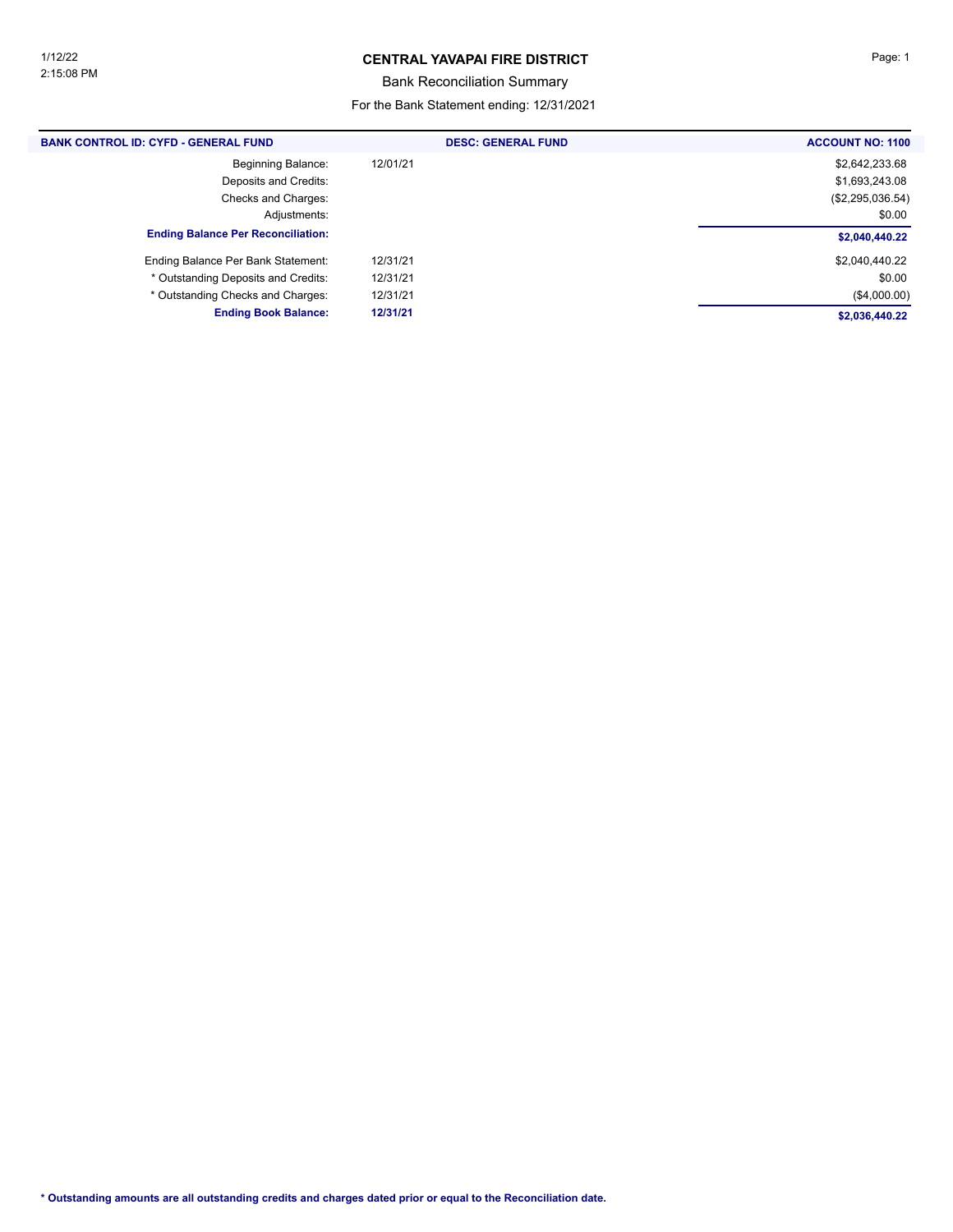### **CENTRAL YAVAPAI FIRE DISTRICT Page: 1**

BR Checks and Charges Cleared

| <b>CYFD</b> | <b>General Fund</b> | <b>General Fund</b>            |               |                                          | 1100           |
|-------------|---------------------|--------------------------------|---------------|------------------------------------------|----------------|
| <b>Date</b> | <b>Document</b>     | <b>Description</b>             | <b>Module</b> | Company                                  | <b>Amount</b>  |
| 12/31/21    | Cash With Yav Cty   | Fire Authority Funding - Decem | GL            | <b>CYFD</b>                              | \$2,295,036.52 |
| 12/31/21    | Cash With Yav Cty   | Interest Paid-Tax Roll Correct | GL            | <b>CYFD</b>                              | \$0.02         |
|             |                     |                                |               | <b>TOTAL CHECKS AND CHARGES CLEARED:</b> | \$2,295,036.54 |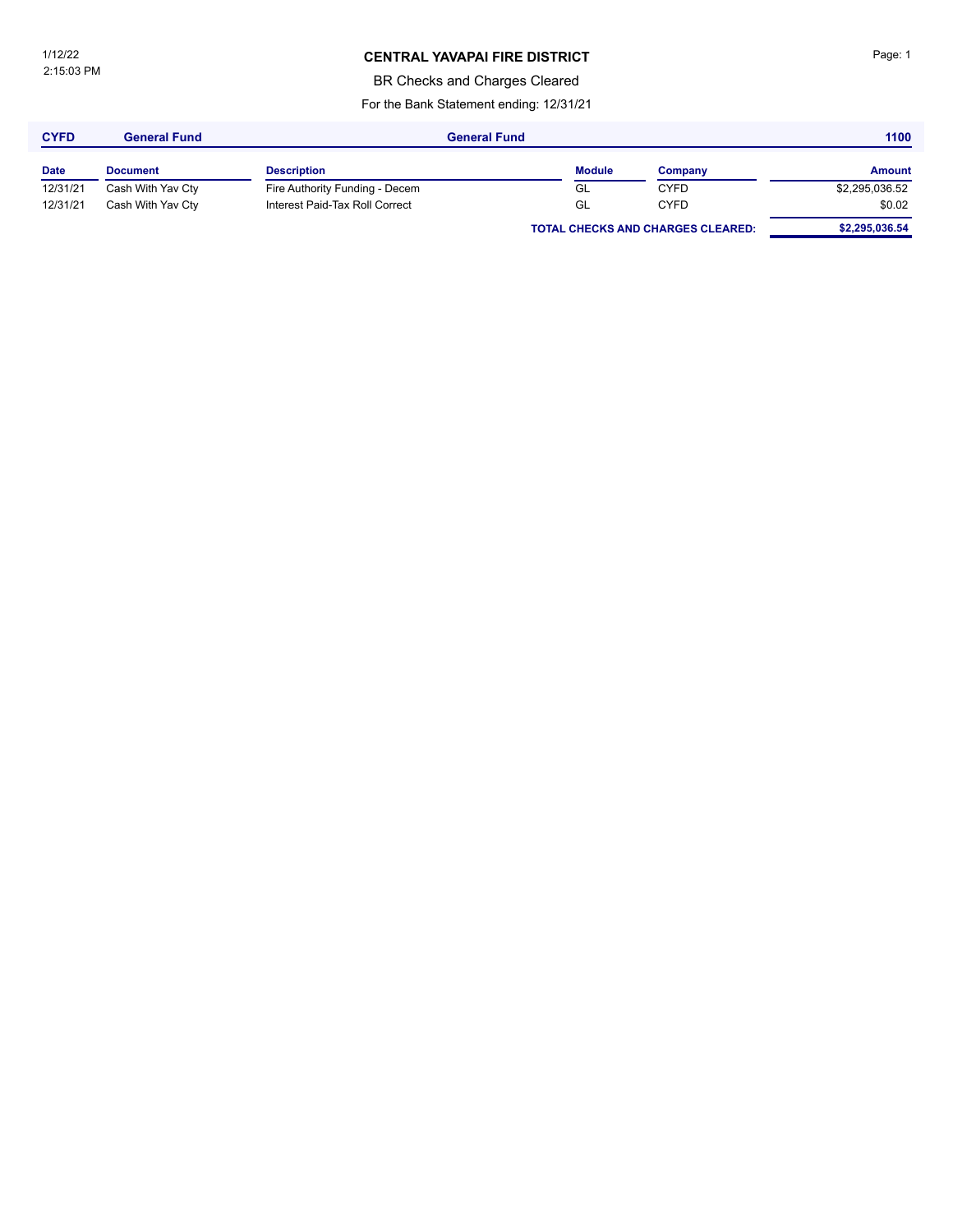### **CENTRAL YAVAPAI FIRE DISTRICT**

BR Checks and Charges Outstanding

| <b>CYFD</b> | <b>General Fund</b> |                    | <b>General Fund</b> |               |                                              | 1100          |
|-------------|---------------------|--------------------|---------------------|---------------|----------------------------------------------|---------------|
| <b>Date</b> | <b>Document</b>     | <b>Description</b> |                     | <b>Module</b> | Company                                      | <b>Amount</b> |
| 12/27/21    | 706001067           | Henry & Horne LLP  |                     | AP            | <b>CYFD</b>                                  | \$4,000.00    |
|             |                     |                    |                     |               | <b>TOTAL CHECKS AND CHARGES OUTSTANDING:</b> | \$4,000.00    |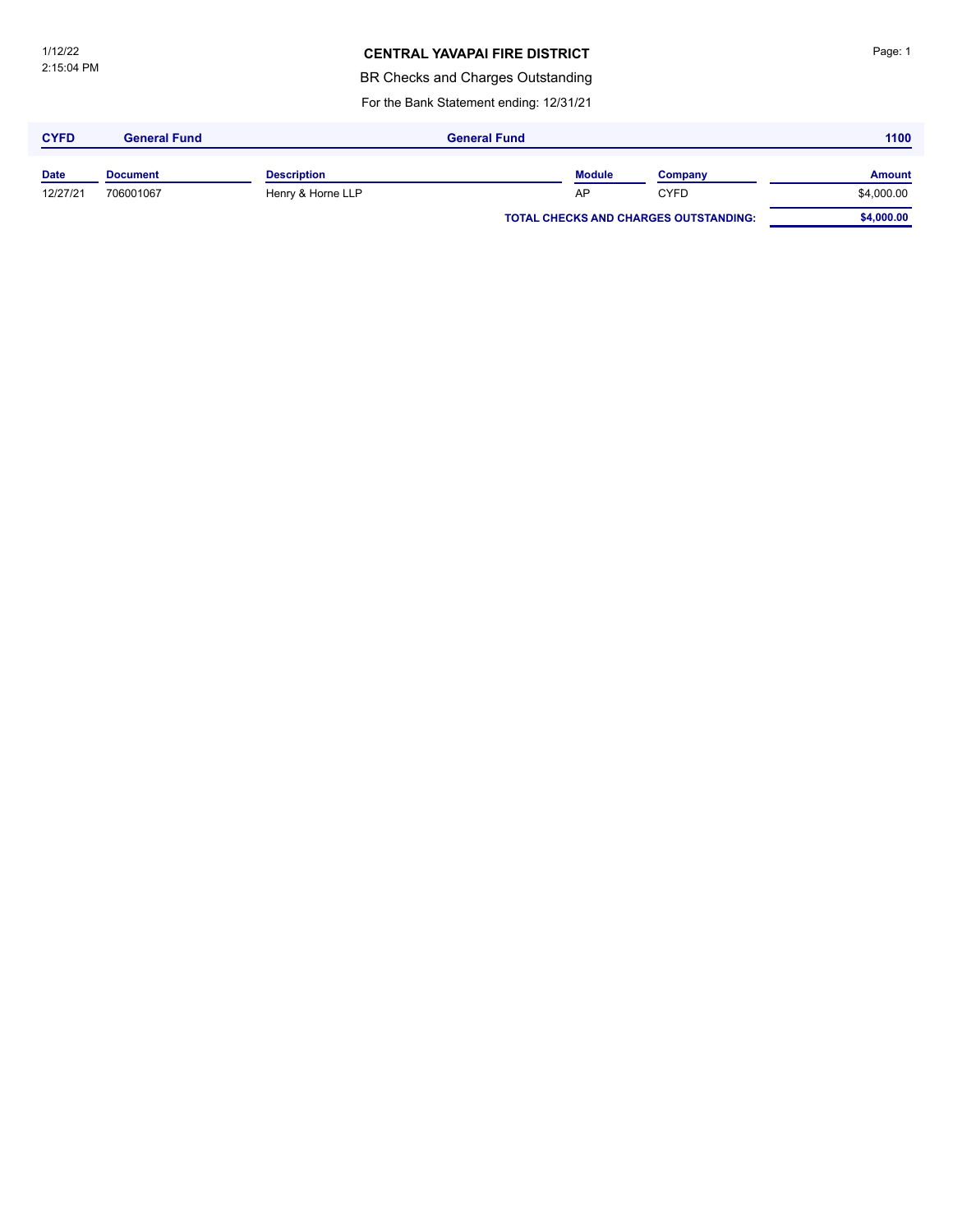### **CENTRAL YAVAPAI FIRE DISTRICT Page: 1**

BR Deposits and Credits Cleared

| <b>CYFD</b> | <b>General Fund</b> | <b>General Fund</b>            |               |                                            | 1100           |  |
|-------------|---------------------|--------------------------------|---------------|--------------------------------------------|----------------|--|
| <b>Date</b> | <b>Document</b>     | <b>Description</b>             | <b>Module</b> | Company                                    | <b>Amount</b>  |  |
| 12/09/21    | 5132                | Deposit                        | AR            | <b>CYFD</b>                                | \$5,124.13     |  |
| 12/31/21    | Cash With Yav Cty   | Tax and Interest Revenue Dec 2 | GL            | <b>CYFD</b>                                | \$1,688,118.95 |  |
|             |                     |                                |               | <b>TOTAL DEPOSITS AND CREDITS CLEARED:</b> | \$1,693,243.08 |  |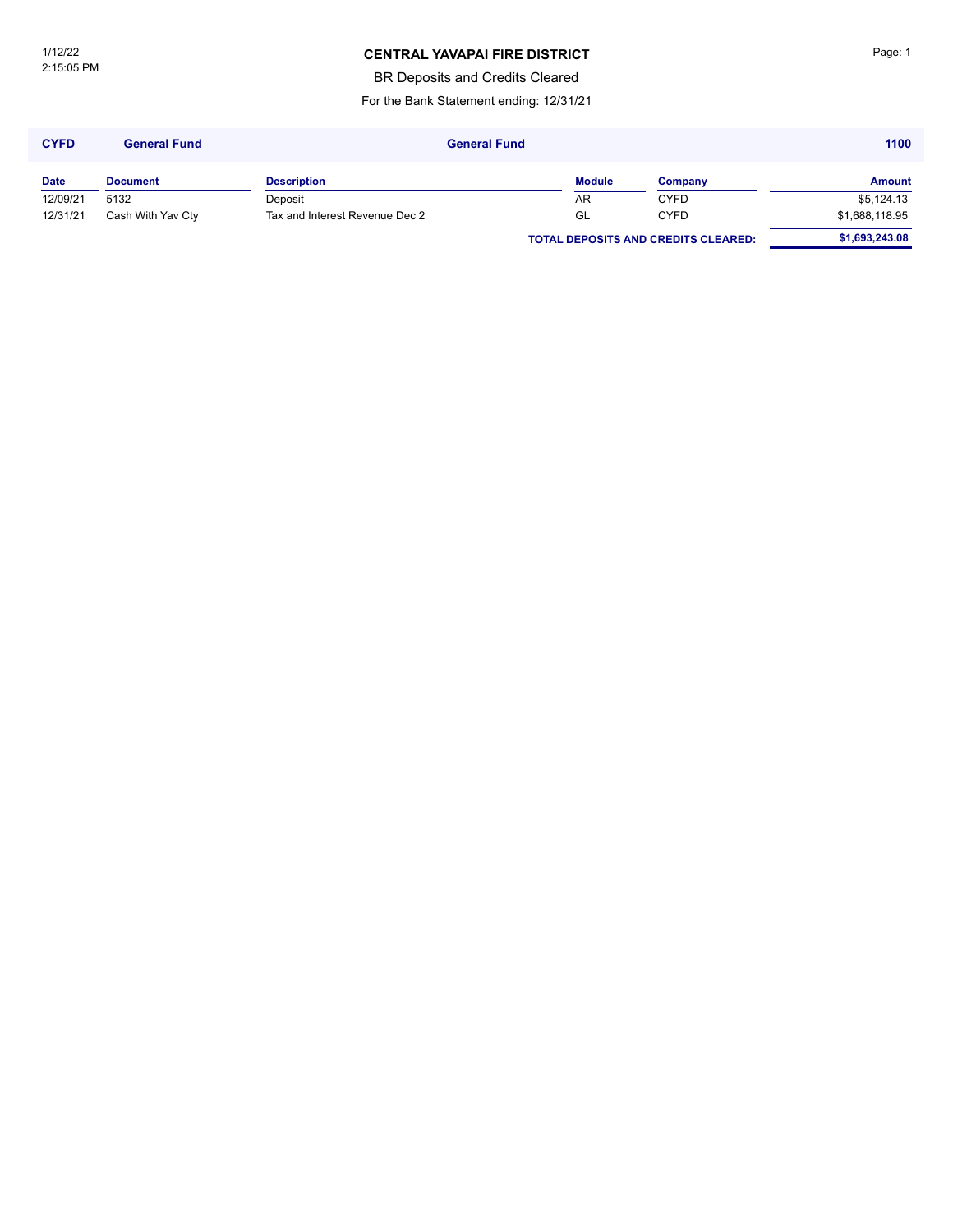### **CENTRAL YAVAPAI FIRE DISTRICT**

BR Deposits and Credits Outstanding

For the Bank Statement ending:

| <b>Date</b> | <b>Document</b> | <b>Description</b><br>. | <b>Module</b> | Jompany | <b>Amount</b> |
|-------------|-----------------|-------------------------|---------------|---------|---------------|
|             |                 |                         |               |         |               |

**TOTAL DEPOSITS AND CREDITS OUTSTANDING:**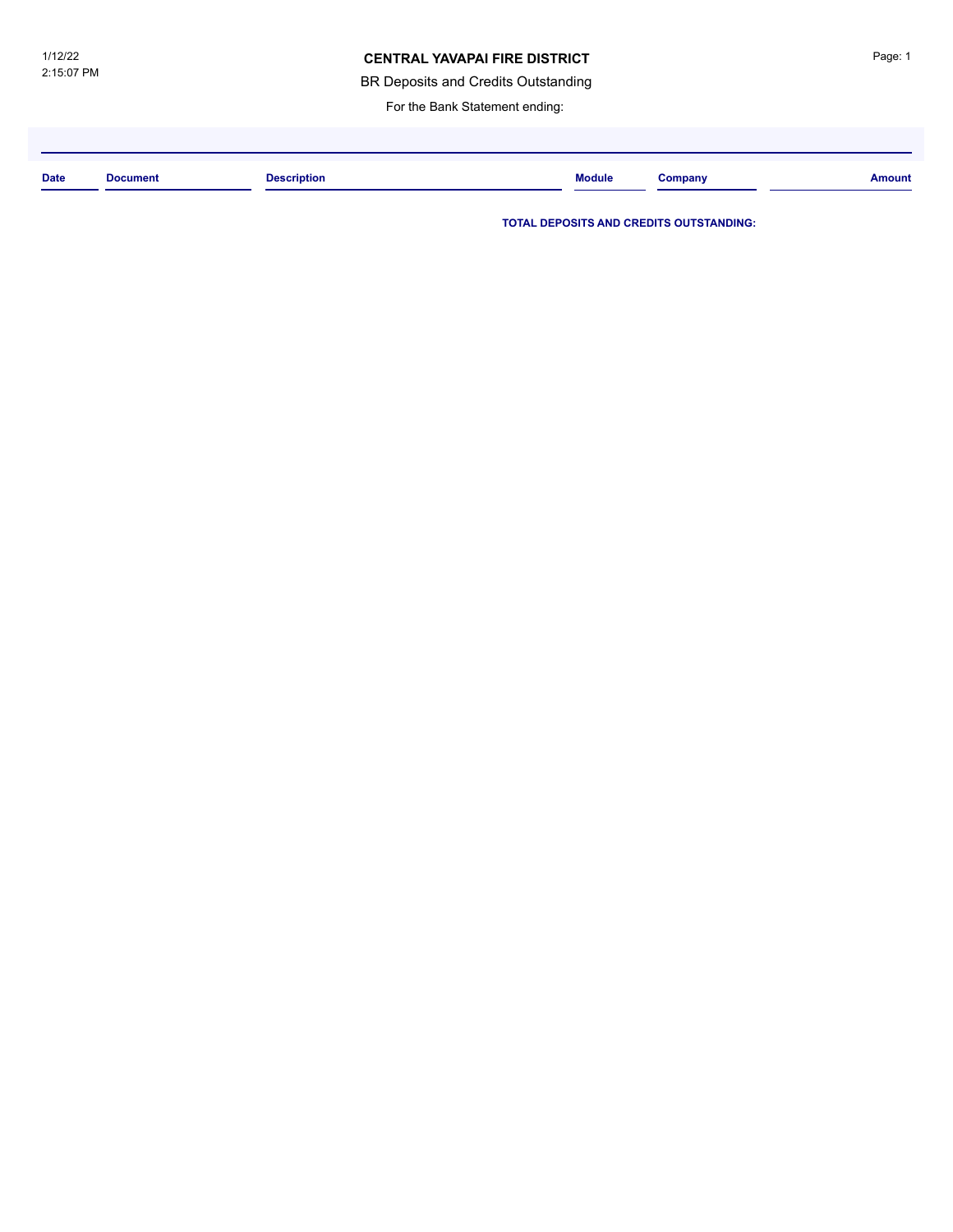2:13:43 PM 1/12/22

### **CENTRAL YAVAPAI FIRE DISTRICT**

### Bank Reconciliation Register

| <b>Document Number</b>                             | <b>Date</b> | <b>BR Status</b> | Void? | <b>Description</b>             | <b>Date Cleared</b>        | <b>Amount</b>  |
|----------------------------------------------------|-------------|------------------|-------|--------------------------------|----------------------------|----------------|
| <b>MODULE: CHECKS FROM ACCOUNTS PAYABLE</b>        |             |                  |       |                                |                            |                |
| <b>BANK CONTROL ID: CYFD - GENERAL FUND</b>        |             |                  |       |                                |                            |                |
| 706001067                                          | 12/27/21    | Retrieved        | No    | Henry & Horne LLP              |                            | \$4,000.00     |
|                                                    |             |                  |       |                                | <b>SUB TOTAL FOR BANK:</b> | \$4,000.00     |
|                                                    |             |                  |       |                                | <b>TOTAL FOR MODULE:</b>   | \$4,000.00     |
| <b>MODULE: DEPOSITS FROM ACCOUNTS RECEIVABLE</b>   |             |                  |       |                                |                            |                |
| <b>BANK CONTROL ID: CYFD - GENERAL FUND</b>        |             |                  |       |                                |                            |                |
| 5132                                               | 12/09/21    | Marked           | No    | Deposit                        | 01/12/22                   | \$5,124.13     |
|                                                    |             |                  |       |                                | <b>SUB TOTAL FOR BANK:</b> | \$5,124.13     |
|                                                    |             |                  |       |                                | <b>TOTAL FOR MODULE:</b>   | \$5,124.13     |
| <b>MODULE: JOURNAL ENTRIES FROM GENERAL LEDGER</b> |             |                  |       |                                |                            |                |
| <b>BANK CONTROL ID: CYFD - GENERAL FUND</b>        |             |                  |       |                                |                            |                |
| Cash With Yav Cty                                  | 12/31/21    | Marked           | No    | Fire Authority Funding - Decem | 01/12/22                   | \$2,295,036.52 |
| Cash With Yav Cty                                  | 12/31/21    | Marked           | No    | Tax and Interest Revenue Dec 2 | 01/12/22                   | \$1,688,118.95 |
| Cash With Yav Cty                                  | 12/31/21    | Marked           | No    | Interest Paid-Tax Roll Correct | 01/12/22                   | \$0.02         |
|                                                    |             |                  |       |                                | <b>SUB TOTAL FOR BANK:</b> | \$3,983,155.49 |
|                                                    |             |                  |       |                                | <b>TOTAL FOR MODULE:</b>   | \$3,983,155.49 |

Page: 1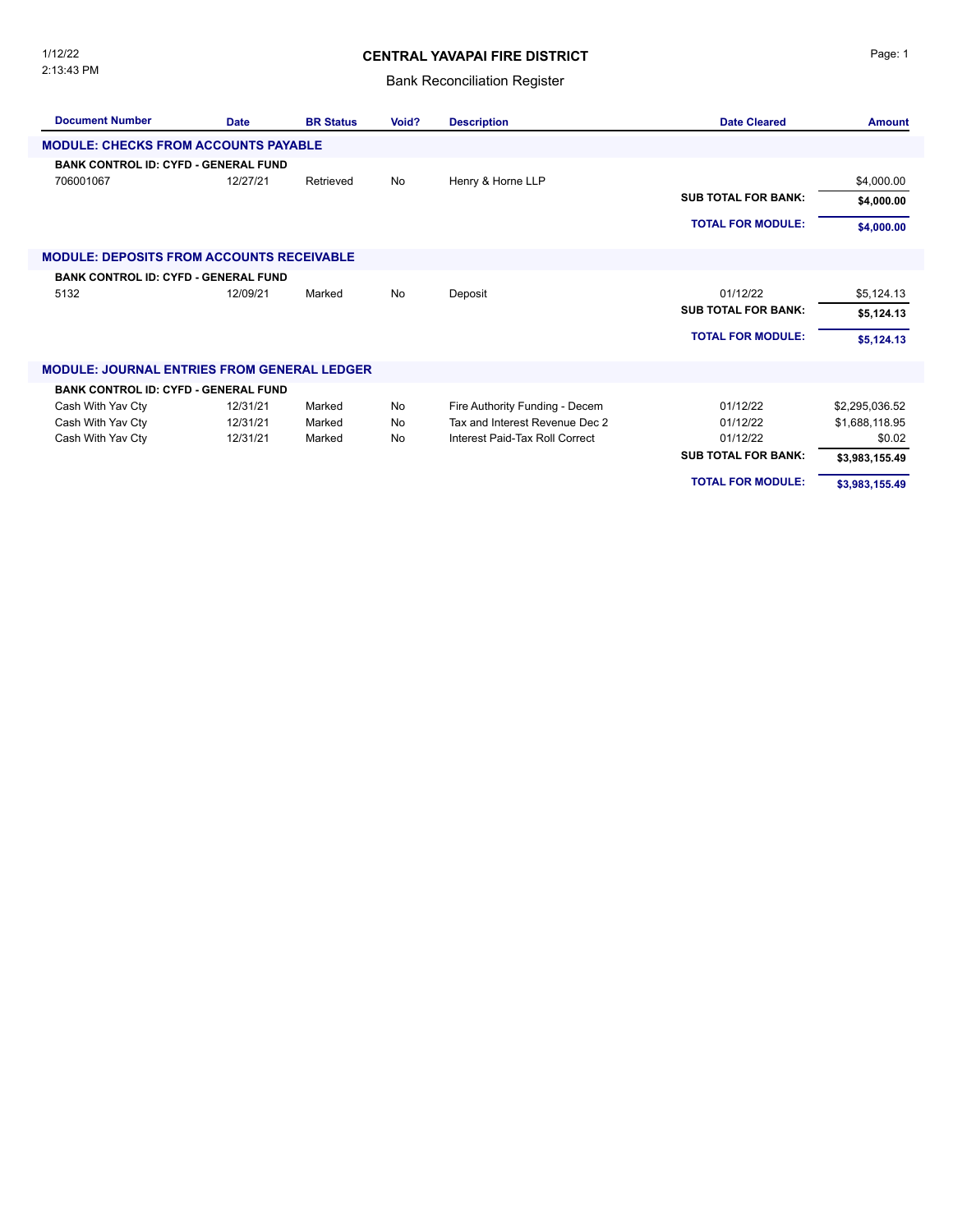### **CENTRAL YAVAPAI FIRE DISTRICT Example 20 AVACAL Page: 1**

BR Adjustments Report

For the Bank Statement ending:

| <b>Date</b>           | <b>Document</b> | Description | Account | Offset Amt | . .<br>Adj. Amt |
|-----------------------|-----------------|-------------|---------|------------|-----------------|
|                       |                 |             |         |            |                 |
| _ _ _ _ _ _ _ _ _ _ _ |                 |             |         |            |                 |

**DOCUMENT: ADJUSTMENT DOCUMENT '' TOTAL:**

**TOTAL FOR ALL ADJUSTMENTS:**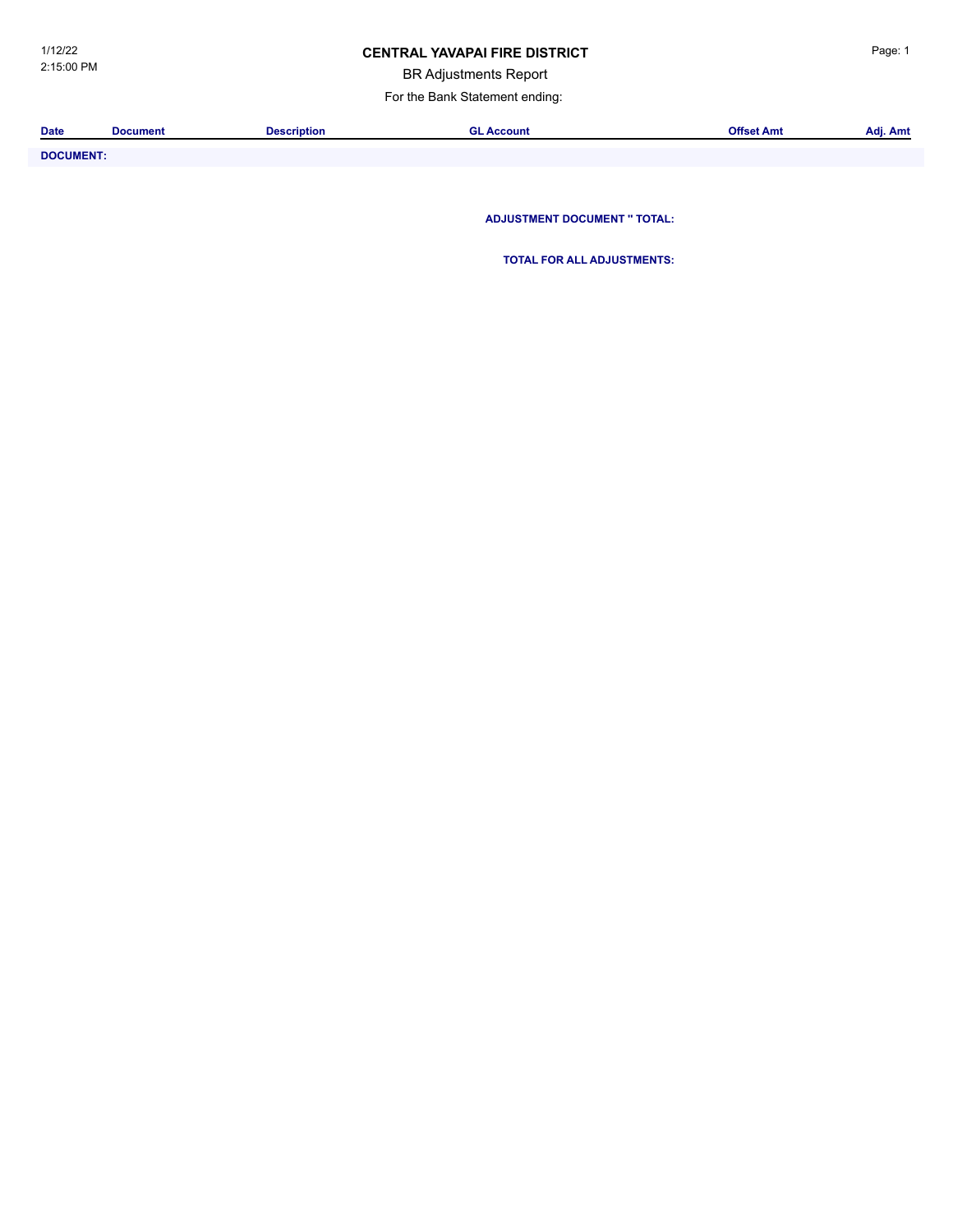### **CENTRAL YAVAPAI FIRE DISTRICT** 1/12/22

Income Statement

#### (Original Budget to Actual Comparison)

For the period of 12/1/2021 Through 12/31/2021

|                                 | <b>Current Period</b> |                  |               |                    | Year To Date |                 |                 |                  |            |
|---------------------------------|-----------------------|------------------|---------------|--------------------|--------------|-----------------|-----------------|------------------|------------|
|                                 | <b>Account</b>        | Actual           | <b>Budget</b> | Variance           | %            | Actual          | <b>Budget</b>   | Variance         | %          |
| <b>Revenues</b>                 |                       |                  |               |                    |              |                 |                 |                  |            |
| Real Estate Tax                 | 400000000             | \$1,601,386.55   | \$0.00        | \$1,601,386.55     | 0.0%         | \$12,966,423.57 | \$21,044,253.00 | \$(8,077,829.43) | $(38.4)\%$ |
| Personal Property Tax           | 410000000             | 50,276.41        | 0.00          | 50,276.41          | 0.0          | 239,099.60      | 0.00            | 239,099.60       | 0.0        |
| Fire District Assistance Tax    | 420000000             | 35,028.70        | 0.00          | 35,028.70          | 0.0          | 255,223.89      | 400,000.00      | (144, 776.11)    | (36.2)     |
| Tax Revenue - Other             | 425000000             | 0.00             | 0.00          | 0.00               | 0.0          | 15,651.57       | 0.00            | 15,651.57        | 0.0        |
| Cell Tower Lease Revenue        | 477500000             | 5,124.13         | 0.00          | 5,124.13           | 0.0          | 34,605.72       | 55,668.00       | (21,062.28)      | (37.8)     |
| Interest Income-General Fund    | 490000000             | 1,427.29         | 0.00          | 1,427.29           | 0.0          | 2,273.56        | 0.00            | 2,273.56         | 0.0        |
| <b>Net Revenues</b>             |                       | \$1,693,243.08   | \$0.00        | \$1,693,243.08     | 0.0%         | \$13,513,277.91 | \$21,499,921.00 | \$(7,986,643.09) | $(37.1)\%$ |
| <b>Personnel Expenses</b>       |                       |                  |               |                    |              |                 |                 |                  |            |
| Fire Authority Funding          | 670010000             | \$2,295,036.52   | \$0.00        | \$(2,295,036.52)   | 0.0%         | \$12,154,643.82 | \$21,466,421.00 | \$9,311,777.18   | 43.4%      |
| <b>Total Personnel Expenses</b> |                       | \$2,295,036.52   | \$0.00        | \$(2, 295, 036.52) | $0.0 \%$     | \$12,154,643.82 | \$21,466,421.00 | \$9,311,777.18   | 43.4 %     |
| <b>Service Expenses</b>         |                       |                  |               |                    |              |                 |                 |                  |            |
| Audit & Accounting              | 640010000             | \$4,000.00       | \$0.00        | \$(4,000.00)       | 0.0%         | \$4,000.00      | \$7,500.00      | \$3,500.00       | 46.7%      |
| Other Prof Services/Admin       | 640510000             | 0.00             | 0.00          | 0.00               | 0.0          | 15.00           | 0.00            | (15.00)          | 0.0        |
| Legal Services - Routine        | 641010000             | 0.00             | 0.00          | 0.00               | 0.0          | 2,025.00        | 5,000.00        | 2,975.00         | 59.5       |
| Fire Board Expenses             | 644110000             | 0.00             | 0.00          | 0.00               | 0.0          | 551.06          | 1,000.00        | 448.94           | 44.9       |
| Misc/Admin                      | 661010000             | 0.02             | 0.00          | (0.02)             | 0.0          | 50.65           | 0.00            | (50.65)          | 0.0        |
| <b>Total Service Expenses</b>   |                       | \$4,000.02       | \$0.00        | \$(4,000.02)       | 0.0%         | \$6,641.71      | \$13,500.00     | \$6,858.29       | 50.8%      |
| <b>Total Expenses</b>           |                       | \$2,299,036.54   |               | \$(2, 299, 036.54) |              | \$12,161,285.53 | \$21,479,921.00 | \$9,318,635.47   | 43.4%      |
| Income (Loss) from Operations   |                       | \$ (605, 793.46) | \$0.00        | \$ (605, 793.46)   | $0.0\%$      | \$1,351,992.38  | \$20,000.00     | \$1,331,992.38   | 6660.0%    |
| Contingency                     |                       |                  |               |                    |              |                 |                 |                  |            |
| Funded Contingency/Admin        | 780010000             | \$0.00           | \$0.00        | \$0.00             | 0.0%         | \$0.00          | \$(20,000.00)   | \$20,000.00      | 100.0%     |
| <b>Total Contingency</b>        |                       | \$0.00           | \$0.00        | \$0.00             | $0.0 \%$     | \$0.00          | \$(20,000.00)   | \$20,000.00      | 100.0%     |
| Net Income (Loss)               |                       | \$ (605, 793.46) | \$0.00        | \$ (605, 793.46)   | 0.0%         | \$1,351,992.38  | \$0.00          | \$1,351,992.38   | 0.0%       |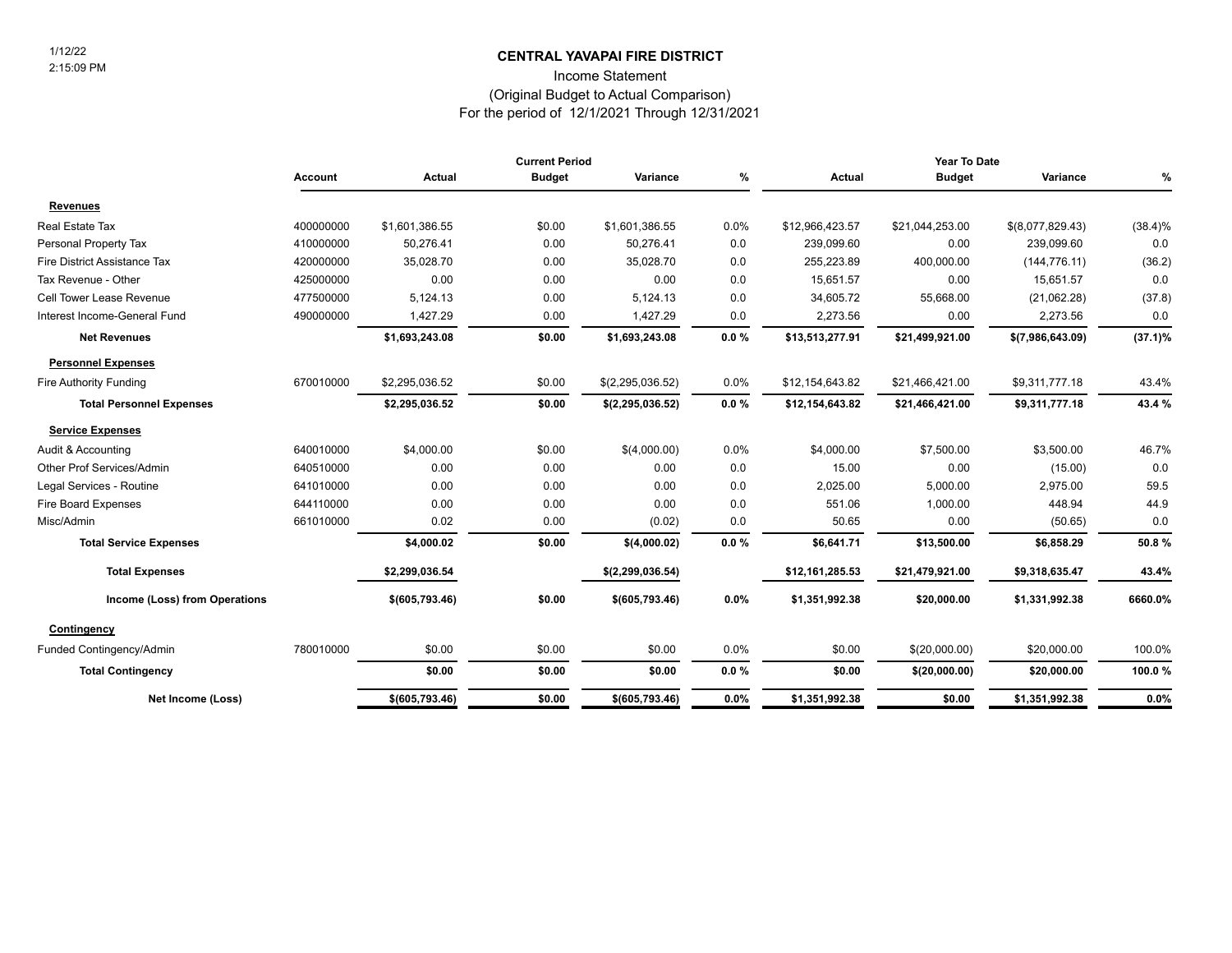### 1/12/22 **CENTRAL YAVAPAI FIRE DISTRICT**

Balance Sheet

As of 12/31/2021

**Assets**

| <b>Current Assets</b>                   |                                   |                |
|-----------------------------------------|-----------------------------------|----------------|
| Cash with Yavapai County                | \$2,036,440.22                    |                |
| <b>Taxes Receivable</b>                 | 350,004.50                        |                |
| Misc. Receivables                       | 3,371.65                          |                |
| <b>Total Current Assets</b>             |                                   | \$2,389,816.37 |
| <b>Total Assets</b>                     |                                   | \$2,389,816.37 |
|                                         | <b>Liabilities and Net Assets</b> |                |
| <b>Current Liabilities</b>              |                                   |                |
| Accounts Payable                        | \$2,048.00                        |                |
| Deferred Revenue                        | 228,141.00                        |                |
| <b>Total Current Liabilities</b>        |                                   | \$230,189.00   |
| <b>Total Liabilities</b>                |                                   | \$230,189.00   |
| <b>Net Assets</b>                       |                                   |                |
| <b>Fund Balance</b>                     | \$807,634.99                      |                |
| <b>Current Year Net Assets</b>          | 1,351,992.38                      |                |
| <b>Total Net Assets</b>                 |                                   | 2,159,627.37   |
| <b>Total Liabilities and Net Assets</b> |                                   | \$2,389,816.37 |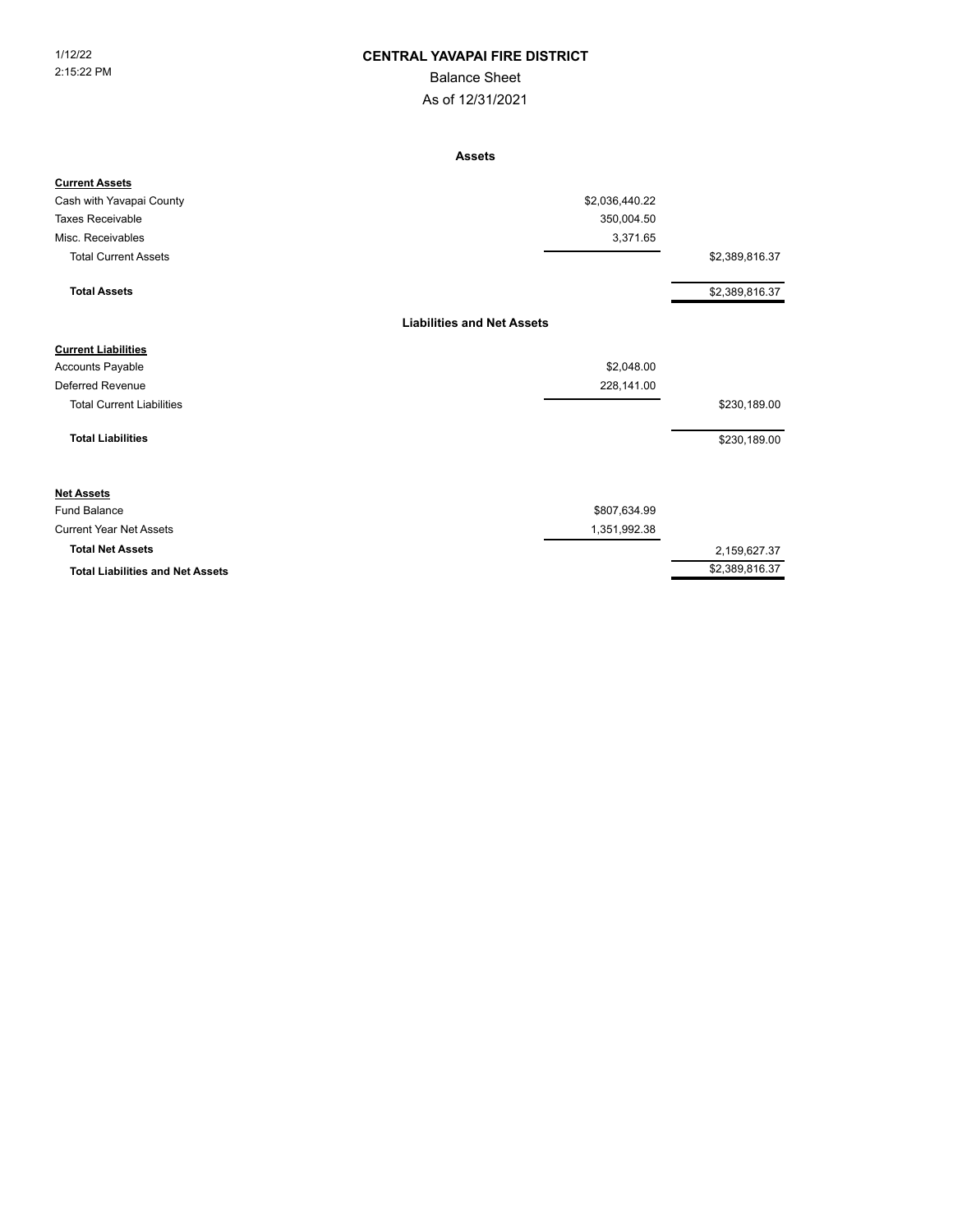1/12/22 2:15:32 PM

### **CENTRAL YAVAPAI FIRE DISTRICT**

### GL Account Ledger - Detail By Period

12/1/2021 through 12/31/2021

| <b>Batch</b> | <b>Journal</b> | Entry#  | <b>Date</b> | Job                             | <b>Document</b>   | <b>Description</b>                           | <b>Debits</b>            | <b>Credits</b> | <b>Balance</b> |
|--------------|----------------|---------|-------------|---------------------------------|-------------------|----------------------------------------------|--------------------------|----------------|----------------|
| 1100.0.0.000 |                |         |             | <b>CASH WITH YAVAPAI COUNTY</b> |                   |                                              |                          |                | \$2,642,233.68 |
| 4931         | CR             | 1489345 | 12/09/21    |                                 | 3324249837        | AT&T MOBILITY, LLC -                         | 5,124.13                 |                | 2,647,357.81   |
| 4933         | CD             | 1489350 | 12/27/21    |                                 | 706001067         | Henry & Horne LLP - Cash Disbursement HENHOR | $\overline{\phantom{0}}$ | 4,000.00       | 2,643,357.81   |
| 4932         | $\mathsf{A}$   | 1489349 | 12/31/21    |                                 | Cash With Yav Cty | Fire Authority Funding - December, 2021      | $\overline{\phantom{a}}$ | 2,295,036.52   | 348,321.29     |
| 4935         | $\overline{A}$ | 1489355 | 12/31/21    |                                 | Cash With Yav Cty | Tax and Interest Revenue Dec 2021            | 1,688,118.95             |                | 2,036,440.24   |
| 4936         | $\overline{A}$ | 1489361 | 12/31/21    |                                 | Cash With Yav Cty | Interest Paid-Tax Roll Corrections 12.21     |                          | 0.02           | 2,036,440.22   |
|              |                |         |             |                                 |                   | <b>CASH WITH YAVAPAI COUNTY TOTALS:</b>      | \$1,693,243.08           | \$2,299,036.54 | \$2,036,440.22 |
|              |                |         |             |                                 |                   |                                              |                          |                |                |
|              |                |         |             |                                 |                   | <b>TOTAL OF LEDGER:</b>                      | \$1,693,243.08           | \$2,299,036.54 | \$2,036,440.22 |